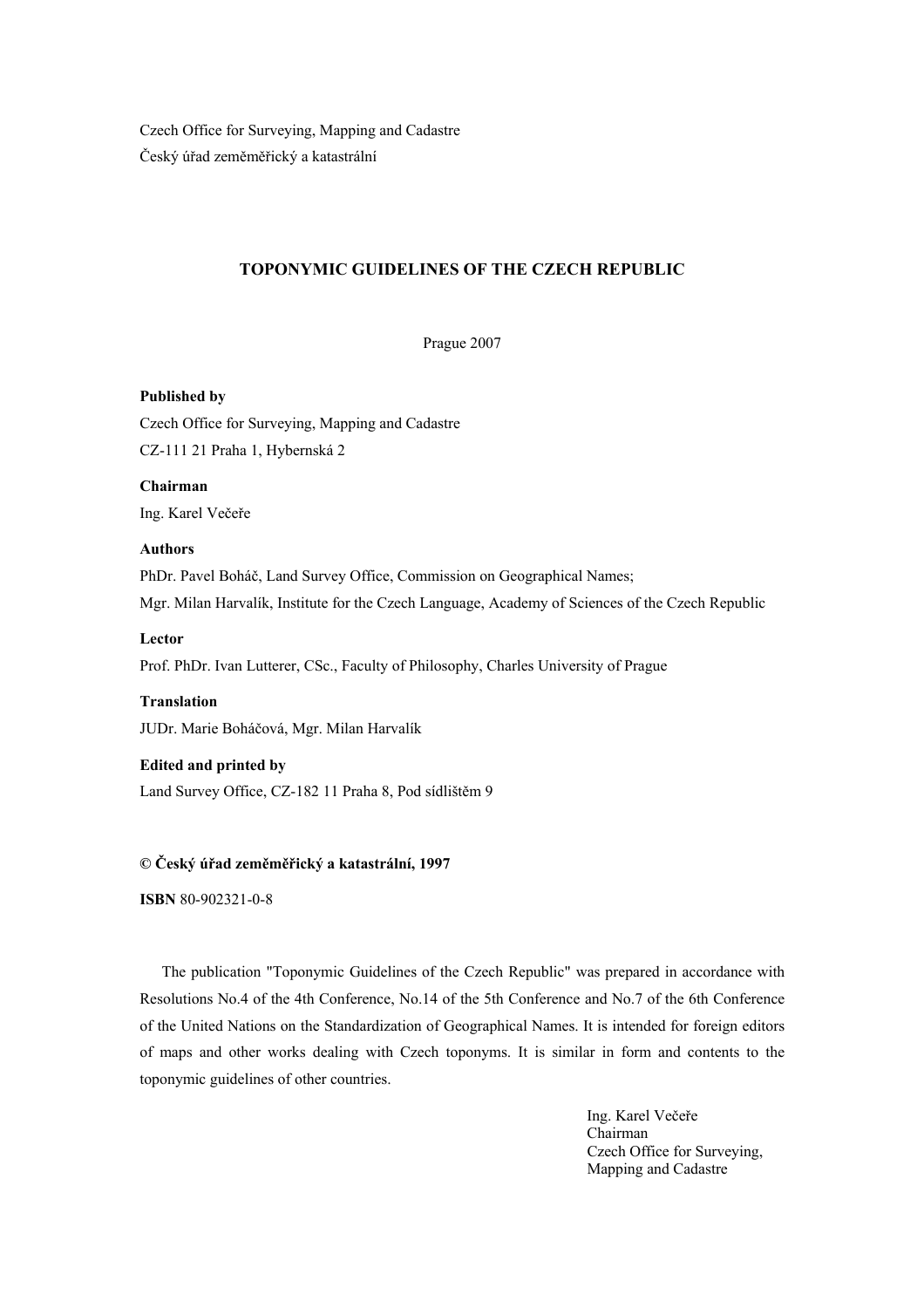# **CONTENTS**

Language and Orthographic Form of Geographical Names **Language and Script in the Czech Republic Czech Alphabet Basic Rules of the Czech Graphic System and Pronunciation of Phonemes Rules for Writing Czech Gegraphical Names Literary Czech and Czech Dialects Origin of Czech Geographical Names** National Geographical Names Authorities and the Standardization of Geographical Names **National Geographical Names Authorities on the Territory of the Czech Republic Standardization of Geographical Names** Sources **Maps Gazetteers Statistical List of Municipalities Fundamental Base of Geographical Data (ZABAGED) Toponymical Data Base GEONAMES**  Glossary of Designations and Generic Terms on State Map Series Abbreviations of Czech Words on State Map Series **Abbreviations of Czech Nouns on Maps Abbreviations of Czech Adjectives and Prepositions on Maps**  Administrative Division of the Czech Republic by Regions and Districts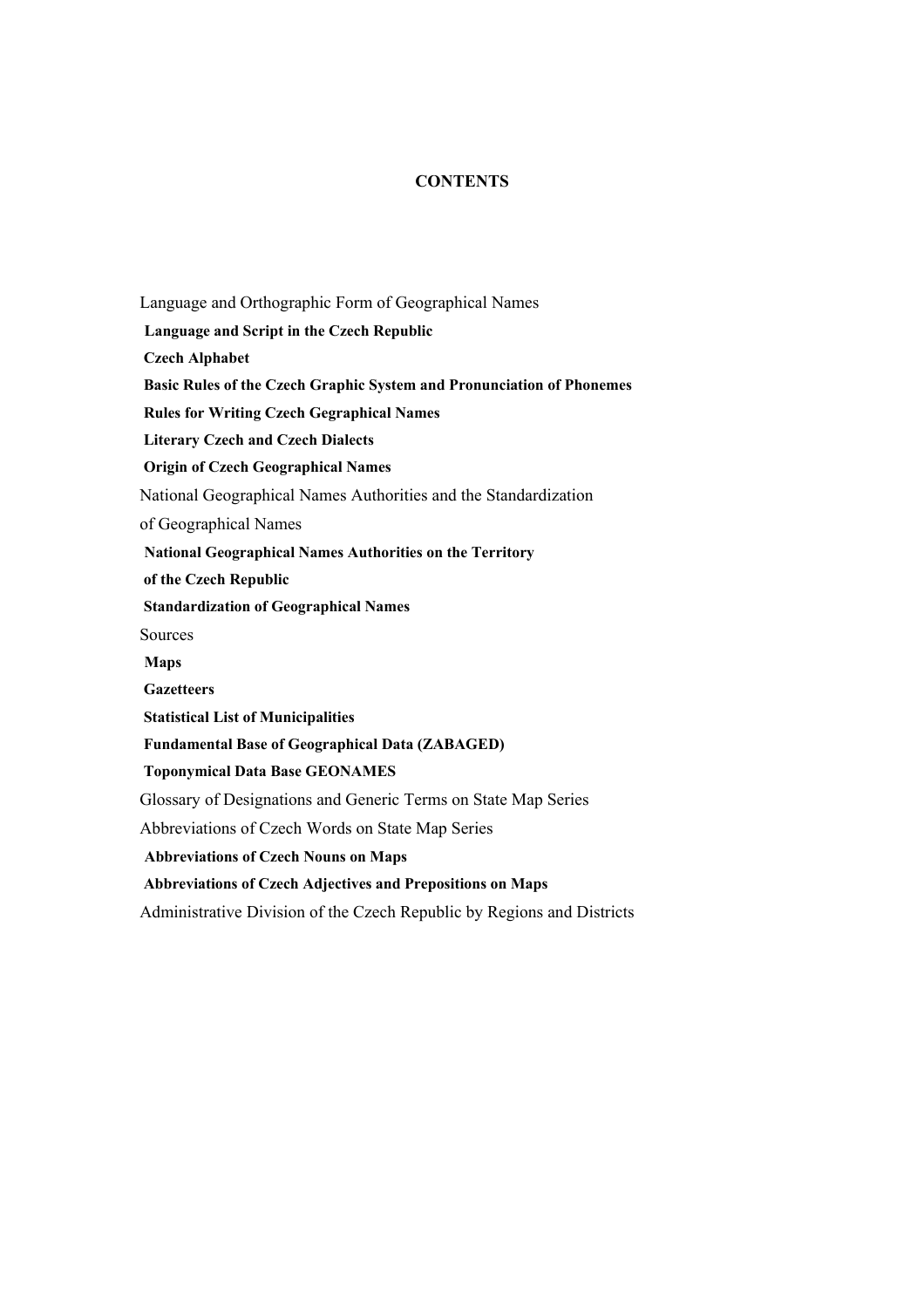## Language and Orthographic Form of Geographical Names

## **Language and Script in the Czech Republic**

The official language on the territory of the Czech Republic is Czech, belonging to the West Slavonic languages. Cartographic works use the literary form of Czech, the only script used is Roman.

## **Czech Alphabet**

Czech has 36 phonemes (inclusive of the diphthong *ou*) designated by 42 letters (inclusive of the digraph *ch* and letters *q*, w and *x* occurring in words of foreign origin). Some other letters (e. g. *ä*, *ö*, *ü*) are to be found particularly in loan proper names. The table below shows the Czech graphemes and the pronunciation of individual Czech phonemes according to the international phonetic transcription (IPA) as well as the English transcription along with examples of common nouns and geographical names containing the phoneme in question.

| Letter                      | International<br><b>Phonetic</b>                                                                                                                                                                                                                                                                                                                                                                                                                                                                                                                                                                                                                                  | <b>English</b><br><b>Transcription</b>                                                                                                                                                                                                                                                                                                                                                                                                                                                                                                                                                                                                                            | <b>Common Noun</b> | <b>Geographical Name</b>    |
|-----------------------------|-------------------------------------------------------------------------------------------------------------------------------------------------------------------------------------------------------------------------------------------------------------------------------------------------------------------------------------------------------------------------------------------------------------------------------------------------------------------------------------------------------------------------------------------------------------------------------------------------------------------------------------------------------------------|-------------------------------------------------------------------------------------------------------------------------------------------------------------------------------------------------------------------------------------------------------------------------------------------------------------------------------------------------------------------------------------------------------------------------------------------------------------------------------------------------------------------------------------------------------------------------------------------------------------------------------------------------------------------|--------------------|-----------------------------|
|                             | <b>Transcription</b>                                                                                                                                                                                                                                                                                                                                                                                                                                                                                                                                                                                                                                              |                                                                                                                                                                                                                                                                                                                                                                                                                                                                                                                                                                                                                                                                   |                    |                             |
| a A                         | [a]                                                                                                                                                                                                                                                                                                                                                                                                                                                                                                                                                                                                                                                               | [a]                                                                                                                                                                                                                                                                                                                                                                                                                                                                                                                                                                                                                                                               | rada               | Aš                          |
| á Á                         | [a!]                                                                                                                                                                                                                                                                                                                                                                                                                                                                                                                                                                                                                                                              | [ah]                                                                                                                                                                                                                                                                                                                                                                                                                                                                                                                                                                                                                                                              | ráno               | Svatá                       |
| $b$ $B$                     | [b]                                                                                                                                                                                                                                                                                                                                                                                                                                                                                                                                                                                                                                                               | [b]                                                                                                                                                                                                                                                                                                                                                                                                                                                                                                                                                                                                                                                               | beran              | <b>Brno</b>                 |
| c C                         | [ts]                                                                                                                                                                                                                                                                                                                                                                                                                                                                                                                                                                                                                                                              | [ts]                                                                                                                                                                                                                                                                                                                                                                                                                                                                                                                                                                                                                                                              | cena               | Církvice                    |
| čČ                          | [t]                                                                                                                                                                                                                                                                                                                                                                                                                                                                                                                                                                                                                                                               | [ <b>ch</b> ]                                                                                                                                                                                                                                                                                                                                                                                                                                                                                                                                                                                                                                                     | čas                | Čáslav                      |
| d D                         | [d]                                                                                                                                                                                                                                                                                                                                                                                                                                                                                                                                                                                                                                                               | [d]                                                                                                                                                                                                                                                                                                                                                                                                                                                                                                                                                                                                                                                               | den                | Dačice                      |
| ďĎ                          | [d]                                                                                                                                                                                                                                                                                                                                                                                                                                                                                                                                                                                                                                                               | [dy]                                                                                                                                                                                                                                                                                                                                                                                                                                                                                                                                                                                                                                                              | ďas                | Ďáblice                     |
| $\mathbf e$ $\mathbf E$     | [e]                                                                                                                                                                                                                                                                                                                                                                                                                                                                                                                                                                                                                                                               | [e]                                                                                                                                                                                                                                                                                                                                                                                                                                                                                                                                                                                                                                                               | pes                | Ejpovice                    |
| éÉ                          | [e:]                                                                                                                                                                                                                                                                                                                                                                                                                                                                                                                                                                                                                                                              | [eh]                                                                                                                                                                                                                                                                                                                                                                                                                                                                                                                                                                                                                                                              | léto               | Hostinné                    |
| ěĚ                          | $[e]$ , [je], [nje]                                                                                                                                                                                                                                                                                                                                                                                                                                                                                                                                                                                                                                               | $[e]$ , [ye], [nye]                                                                                                                                                                                                                                                                                                                                                                                                                                                                                                                                                                                                                                               | tělo, pěna, město  | Prostějov, Větřní, Kroměříž |
| fF                          | [f]                                                                                                                                                                                                                                                                                                                                                                                                                                                                                                                                                                                                                                                               | $[f]$                                                                                                                                                                                                                                                                                                                                                                                                                                                                                                                                                                                                                                                             | fara               | Frýdlant                    |
| $\boldsymbol{\mathsf{g}}$ G | [g]                                                                                                                                                                                                                                                                                                                                                                                                                                                                                                                                                                                                                                                               | [g]                                                                                                                                                                                                                                                                                                                                                                                                                                                                                                                                                                                                                                                               | guma               | Grygov                      |
| $h$ H                       | [h]                                                                                                                                                                                                                                                                                                                                                                                                                                                                                                                                                                                                                                                               |                                                                                                                                                                                                                                                                                                                                                                                                                                                                                                                                                                                                                                                                   | hora               | Hlinsko                     |
| ch Ch                       | [x]                                                                                                                                                                                                                                                                                                                                                                                                                                                                                                                                                                                                                                                               | [kh]                                                                                                                                                                                                                                                                                                                                                                                                                                                                                                                                                                                                                                                              | chalupa            | Chomutov                    |
| i I                         | $[$                                                                                                                                                                                                                                                                                                                                                                                                                                                                                                                                                                                                                                                               | $[1]$                                                                                                                                                                                                                                                                                                                                                                                                                                                                                                                                                                                                                                                             | inkoust            | Ivančice                    |
| íÍ                          | $[1:] % \begin{center} % \includegraphics[width=\linewidth]{imagesSupplemental_3.png} % \end{center} % \caption { % Our method is used for the method. % The method is used in the image. % The method is used in the image. % } % \label{fig:example} %$                                                                                                                                                                                                                                                                                                                                                                                                         | [ee]                                                                                                                                                                                                                                                                                                                                                                                                                                                                                                                                                                                                                                                              | lípa               | Temelín                     |
| j J                         | [j]                                                                                                                                                                                                                                                                                                                                                                                                                                                                                                                                                                                                                                                               | [y]                                                                                                                                                                                                                                                                                                                                                                                                                                                                                                                                                                                                                                                               | jablko             | Jilemnice                   |
| kK                          | [k]                                                                                                                                                                                                                                                                                                                                                                                                                                                                                                                                                                                                                                                               | [k]                                                                                                                                                                                                                                                                                                                                                                                                                                                                                                                                                                                                                                                               | kopec              | Karviná                     |
| 1 <sub>L</sub>              | $[] \centering \includegraphics[width=0.47\textwidth]{images/TrDiM1.png} \caption{The 3D (blue) and 4D (blue) are shown in the left panel.} \label{TrDiM1}$                                                                                                                                                                                                                                                                                                                                                                                                                                                                                                       | $[] \centering \includegraphics[width=0.47\textwidth]{images/TrDiM1.png} \caption{The 3D (blue) and 4D (blue) are shown in the left panel.} \label{TrDiM1}$                                                                                                                                                                                                                                                                                                                                                                                                                                                                                                       | les                | Lovosice                    |
| m M                         | [m]                                                                                                                                                                                                                                                                                                                                                                                                                                                                                                                                                                                                                                                               | [m]                                                                                                                                                                                                                                                                                                                                                                                                                                                                                                                                                                                                                                                               | maso               | Manětín                     |
| n N                         | [n]                                                                                                                                                                                                                                                                                                                                                                                                                                                                                                                                                                                                                                                               | [n]                                                                                                                                                                                                                                                                                                                                                                                                                                                                                                                                                                                                                                                               | nebe               | Náchod                      |
| ňŇ                          | [nj]                                                                                                                                                                                                                                                                                                                                                                                                                                                                                                                                                                                                                                                              | [ny]                                                                                                                                                                                                                                                                                                                                                                                                                                                                                                                                                                                                                                                              | daň                | Plzeň                       |
| 0 <sub>0</sub>              | [0]                                                                                                                                                                                                                                                                                                                                                                                                                                                                                                                                                                                                                                                               | [0]                                                                                                                                                                                                                                                                                                                                                                                                                                                                                                                                                                                                                                                               | okno               | Ostrava                     |
| óÓ                          | [0:]                                                                                                                                                                                                                                                                                                                                                                                                                                                                                                                                                                                                                                                              | $[aw]$ , $[oh]$                                                                                                                                                                                                                                                                                                                                                                                                                                                                                                                                                                                                                                                   | dóm                | -------                     |
| pP                          | $[p] % \begin{center} % \includegraphics[width=\linewidth]{imagesSupplemental_3.png} % \end{center} % \caption { % \textit{DefNet} of the \textit{DefNet} dataset. % Note that the \textit{DefNet} and \textit{DefNet} dataset. % Note that the \textit{DefNet} and \textit{DefNet} dataset. % Note that the \textit{DefNet} and \textit{DefNet} dataset. % Note that the \textit{DefNet} and \textit{DefNet} dataset. % Note that the \textit{DefNet} and \textit{DefNet} dataset. % Note that the \textit{DefNet} and \textit{DefNet} dataset. % Note that the \textit{DefNet} and \textit{DefNet} dataset. % Note that the \textit{DefNet} and \textit{DefNet$ | $[p] % \begin{center} % \includegraphics[width=\linewidth]{imagesSupplemental_3.png} % \end{center} % \caption { % \textit{DefNet} of the \textit{DefNet} dataset. % Note that the \textit{DefNet} and \textit{DefNet} dataset. % Note that the \textit{DefNet} and \textit{DefNet} dataset. % Note that the \textit{DefNet} and \textit{DefNet} dataset. % Note that the \textit{DefNet} and \textit{DefNet} dataset. % Note that the \textit{DefNet} and \textit{DefNet} dataset. % Note that the \textit{DefNet} and \textit{DefNet} dataset. % Note that the \textit{DefNet} and \textit{DefNet} dataset. % Note that the \textit{DefNet} and \textit{DefNet$ | pole               | Praha                       |
| r R                         | [r]                                                                                                                                                                                                                                                                                                                                                                                                                                                                                                                                                                                                                                                               | [r]                                                                                                                                                                                                                                                                                                                                                                                                                                                                                                                                                                                                                                                               | ryba               | Rokycany                    |
| řŘ                          | $[r3]$ , $[r]$                                                                                                                                                                                                                                                                                                                                                                                                                                                                                                                                                                                                                                                    | [rzh],[rsh]                                                                                                                                                                                                                                                                                                                                                                                                                                                                                                                                                                                                                                                       | řeka, keř          | Říčany, Přerov              |
| s S                         | [s]                                                                                                                                                                                                                                                                                                                                                                                                                                                                                                                                                                                                                                                               | [s]                                                                                                                                                                                                                                                                                                                                                                                                                                                                                                                                                                                                                                                               | sýr                | Sušice                      |
| šŠ                          | $\mathfrak{g}$                                                                                                                                                                                                                                                                                                                                                                                                                                                                                                                                                                                                                                                    | [sh]                                                                                                                                                                                                                                                                                                                                                                                                                                                                                                                                                                                                                                                              | šeřík              | Šumperk                     |
| $t$ T                       |                                                                                                                                                                                                                                                                                                                                                                                                                                                                                                                                                                                                                                                                   |                                                                                                                                                                                                                                                                                                                                                                                                                                                                                                                                                                                                                                                                   | teta               | Turnov                      |
| ťŤ                          | [tj]                                                                                                                                                                                                                                                                                                                                                                                                                                                                                                                                                                                                                                                              | [ty]                                                                                                                                                                                                                                                                                                                                                                                                                                                                                                                                                                                                                                                              | labuť              | Třešť                       |
| u U                         | [u]                                                                                                                                                                                                                                                                                                                                                                                                                                                                                                                                                                                                                                                               | [00]                                                                                                                                                                                                                                                                                                                                                                                                                                                                                                                                                                                                                                                              | ucho               | Unhošť                      |
| ú Ú                         | $[u:$ ]                                                                                                                                                                                                                                                                                                                                                                                                                                                                                                                                                                                                                                                           | $[oo]$ , $[ooh]$                                                                                                                                                                                                                                                                                                                                                                                                                                                                                                                                                                                                                                                  | údolí              | Újezd                       |
| ůŮ                          | [u:                                                                                                                                                                                                                                                                                                                                                                                                                                                                                                                                                                                                                                                               | $[oo]$ , $[ooh]$                                                                                                                                                                                                                                                                                                                                                                                                                                                                                                                                                                                                                                                  | růže               | Stodůlky                    |
| $\mathbf{v} \; \mathbf{V}$  | $[v]$                                                                                                                                                                                                                                                                                                                                                                                                                                                                                                                                                                                                                                                             | $[\vee]$                                                                                                                                                                                                                                                                                                                                                                                                                                                                                                                                                                                                                                                          | voda               | Vlašim                      |
| $\mathbf{y} \; \mathbf{Y}$  | $[] \centering \includegraphics[width=0.47\textwidth]{images/TrDiM1.png} \caption{The 3D (blue) and 4D (blue) are shown in the left panel.} \label{TrDiM1}$                                                                                                                                                                                                                                                                                                                                                                                                                                                                                                       | $[] \centering \includegraphics[width=0.47\textwidth]{images/TrDiM1.png} \caption{The 3D (blue) and 4D (blue) are shown in the left panel.} \label{TrDiM1.png}$                                                                                                                                                                                                                                                                                                                                                                                                                                                                                                   | byt                | Litomyšl                    |
| ýÝ                          | $[$ i:]                                                                                                                                                                                                                                                                                                                                                                                                                                                                                                                                                                                                                                                           | [ee]                                                                                                                                                                                                                                                                                                                                                                                                                                                                                                                                                                                                                                                              | mlýn               | Slaný                       |
| z Z                         | $[<]$                                                                                                                                                                                                                                                                                                                                                                                                                                                                                                                                                                                                                                                             |                                                                                                                                                                                                                                                                                                                                                                                                                                                                                                                                                                                                                                                                   | zlato              | Zdice                       |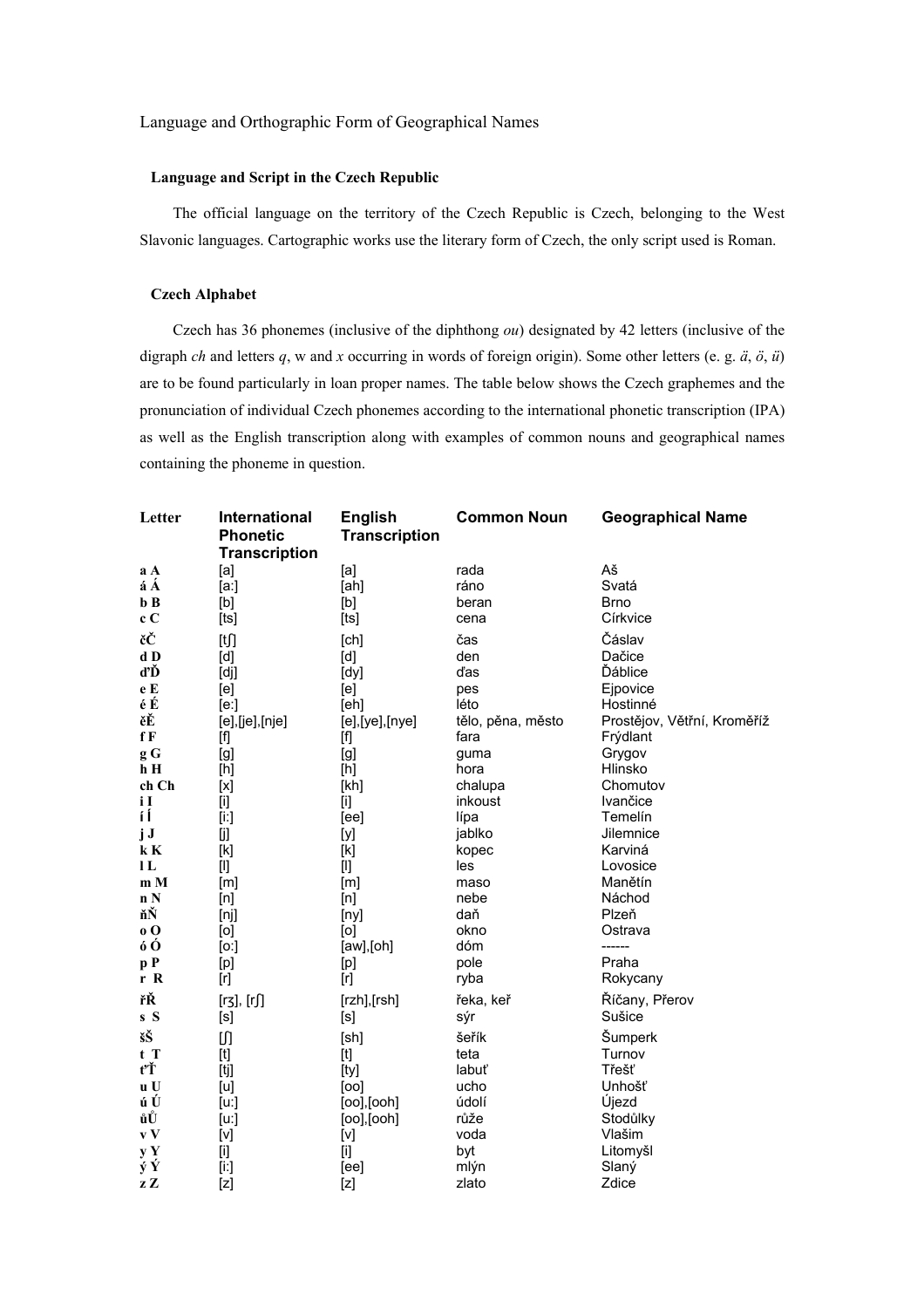| ∵. | $\sim$<br>žŽ | - | izh1 | železo | Žebrák |
|----|--------------|---|------|--------|--------|
|----|--------------|---|------|--------|--------|

#### **Basic Rules of the Czech Graphic System and Pronunciation of Phonemes**

The Czech orthography is largely phonological (i. e. each phoneme is designated by a special letter and each letter designates one phoneme), partly, however, etymological-morphemic.

There are short and long vowels in Czech; the distinction between them is phonological (e. g. *kupuji* 'l buy' x *kupují* 'they buy'). A long-sign is used to designate long vowels (á, é, í, ó, ú, ý); in cases, where [u:] has originated in the Old Czech long *ó*, its quantity is designated by a superscript *o* (*ů* - *kůň* 'horse', *stůl* 'table'). The grapheme *ů* is never written at word-initial position. (Quantitative distinctions between [u] and [u:] are not differentiated in the English transcription.) The long *ó* occurs in modern literary Czech only within loan-words.

Graphemes *i*, *y* and *í*, *ý* designate in modern literary pronunciation the sole phoneme - [i] and [i:]. When placed after  $d$ ,  $t$ ,  $n$  in indigenous expressions the vowels  $i$  and  $i$  soften previous consonants (*divoký* 'wild', *dívka* 'girl', *ticho* 'silence', *tíha* 'weight', *nic* 'nothing', *nízký* 'low').

The grapheme *ě* does not correspond to any special phoneme. This grapheme designates the sound combination  $j + e$  in syllables bě, pě, vě, fě (běžet 'run', pět 'five', věc 'thing'),  $\check{n} + e$  in syllable  $m\check{e}$ (*město* 'town'; the formerly admissible, rarer and regionally marked pronunciation mje is not considered normative at present), in syllables *dě*, *tě*, *ně* the grapheme *ě* softens (like *i* and *í*) foregoing consonants (*dědeček* 'grandfather', *tělo* 'body', *něco* 'something').

The only Czech diphthong is *ou* (*louka* 'meadow', *moudrost* 'wisdom'), diphthongs *au* and *eu* occur in words of foreign origin (*auto* 'car', *leukémie* 'leukaemia').

As well as vowels, consonants *r*, *l* and rarely also *m* are syllabic in Czech (*trn* 'thorn', *vlk* 'wolf, *sedm* 'seven') if situated between two consonants or after a consonant at word-final position.

Soft of palatal consonants *ď*, *ť*, *ň* is marked by a reversed circumflex (*ďábel* 'devil', *labuť* 'swan', *píseň* 'song') provided that they are not followed by *i*, *í* or *ě* (see above).

A reversed circumflex above graphemes *c*, *s*, *z* and *r* designates a sound being phonetically near to the corresponding basis, the so-called hush-sibilants *č*, *š*, *ž* and also a specific Czech phoneme *ř* with an analogous sibilant characterization. There are two variants of this phoneme, a voiced *ř* and a voiceless one. The voiced [rз] occurs at initial word-position before a vowel, between two vowels (or between a sonorous consonant and a vowel) and, in general, in the vicinity of any voiced consonant (*řeka* 'river', *moře* 'sea', *mříž* 'bars', *zřídka* 'seldom', *řvát* 'roar'), the voiceless [r∫] is found at word-final position before a pause, before a voiceless consonant or after it (*kovář* 'smith', *kuchařka* 'cook', *tři* 'three').

There is a so-called assimilation of voice in Czech. Voiced consonants turn into voiceless ones (and the other way around) depending upon surrounding sounds. The following rules hold in general: A combination of paired consonants is either entirely voiced or voiceless. Voiced paired consonants (*b, d, ď, g, h, v, z, ž*) are pronounced voiceless at word-final positions and before voiceless paired consonants (*c, č, f, ch, k, p, s, š, t, ť* - *způsob* [spu:sop] 'manner', *Turnov* [turnof]; voiceless paired consonants are pronounced voiced before voiced paired consonants (except v) - *svatba* [svadba] 'wedding'. This kind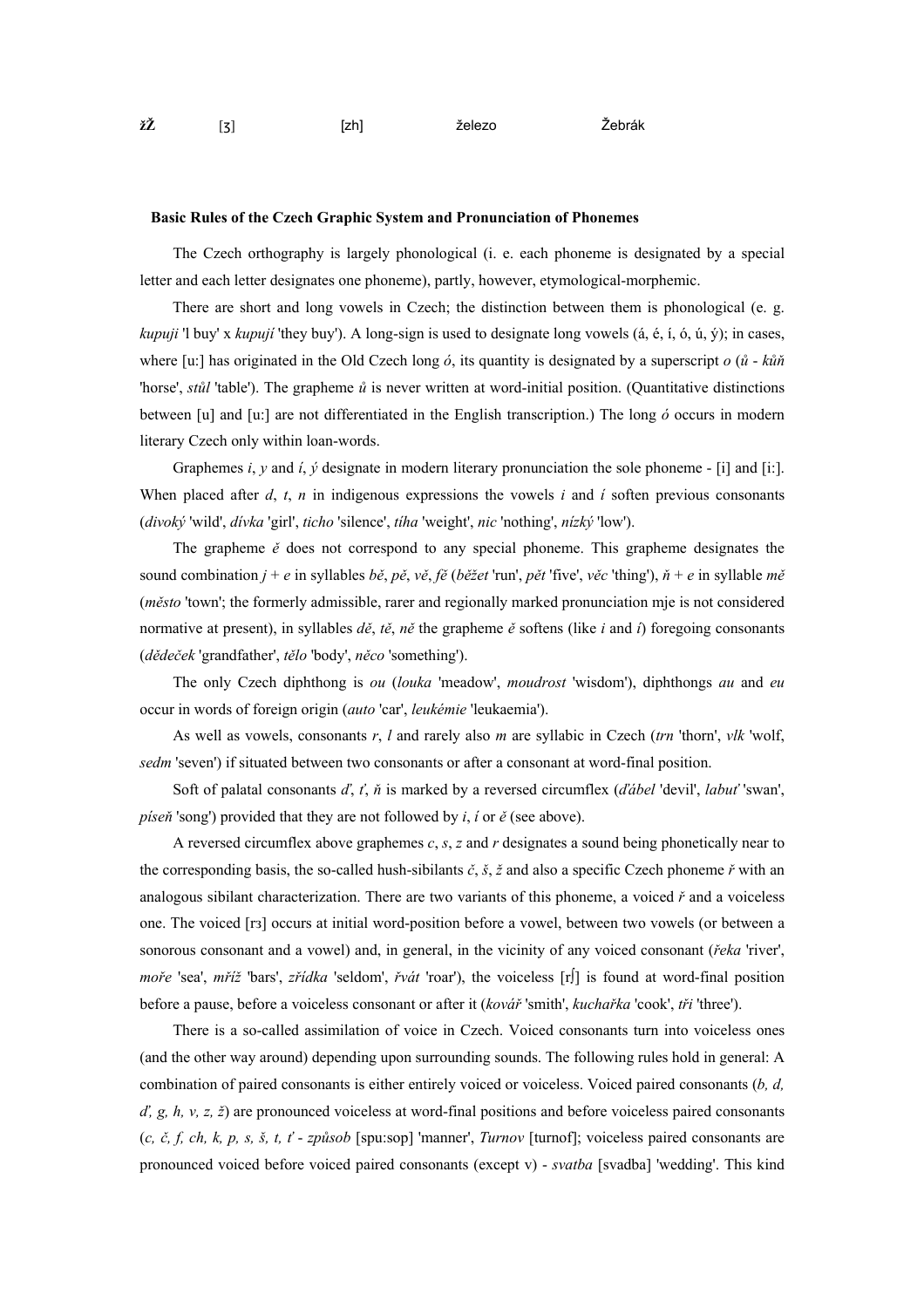of assimilation is called regressive assimilation. Non-paired consonants (*j, l, m, n, ň*) neither cause assimilation nor are assimilated. Further particulars and instructions concerning exceptions in pronunciation of soundcombinations with *h* are to be found in Mluvnice češtiny 1, Praha 1986, pp. 59- 60.

#### **Rules for Writing Czech Geographical Names**

Basic rules for using capital letters in proper names in Czech are:

One-word proper names are written with a capital letter (*Praha, Brno, Labe, Vltava, Dyje, Sněžka, Říp, Praděd, Radhošť*), multiword proper names are written with a capital letter in the first word in principle (*Bílá hora, Krušné hory, Nová řeka*). Provided that a proper name is a component of other multiword proper name, it is written with a capital letter as well (*Tichá Orlice, Studená Vltava, Moravskoslezské Beskydy, Hrubý Jeseník, Kralický Sněžník, Malý Blaník*) .

Further supplementary rules hold for geographical names:

In multiword proper names of residential objects (in officially used denotations of towns, their parts and districts, villages and hamlets) all words except prepositions are written with capital initials (*Karlovy Vary, Klenčí pod Čerchovem, Nové Město pod Smrkem*). If a closer determination is situated after the basis of a name, especially after a preposition, it is always written with a capital letter in its first word. Further words are written as if they were not components of the name (*Kostelec nad Černými lesy*).

Provided that a common noun denoting a species which is often repeated in similar types of names stands at the beginning of a multiword name, it is written with a lower-case letter; only a distinctive closer determination is written with a capital letter (*ulice Boženy Němcové* - *ulice* 'street', *most Legií* - *most* 'bridge').

In the case where a name begins with a preposition, the first following word is written with a capital letter even if this word was originally a common noun (*Mezi Zahrádkami* - *zahrádka* 'a small garden', *Za Lesem* - *les* 'wood, forest', *V Hájích* - *háj* 'grove'); provided that the writer wants to emphasize that a common noun was the basis of a naming unit (especially in special texts), it is possible to write the common noun with a lower-case letter (*Mezi zahrádkami, Za lesem, V hájích*). This rule is also used for Czech geographical names on maps and town plans published in the Czech Republic.

Multiword geographical names are written without a hyphen, which is used only when a composed name has arisen from originally separate names. It usually concerns two or several municipalities fused in one unit which bear names of both municipalities (*Brandýs nad Labem-Stará Boleslav, Frýdek-Místek*).

It is not possible to omit any part of multiword geographical names in official uses, they may only be abbreviated. The abbreviation must be unambiguous, plain and must exclude any confusion of names. Prepositions are usually abbreviated (*Rožnov pod Radhoštěm – Rožnov p. Radhoštěm, Jablonec nad Nisou - Jablonec n. Nisou*), names of municipalities and their parts can be abbreviated in their attributive component (*Český Krumlov - Čes. Krumlov, Rychnov nad Kněžnou - Rychnov nad Kněž., Nové Město na Moravě - N. Město na Mor.*). The abbreviation of attributes is used in names of non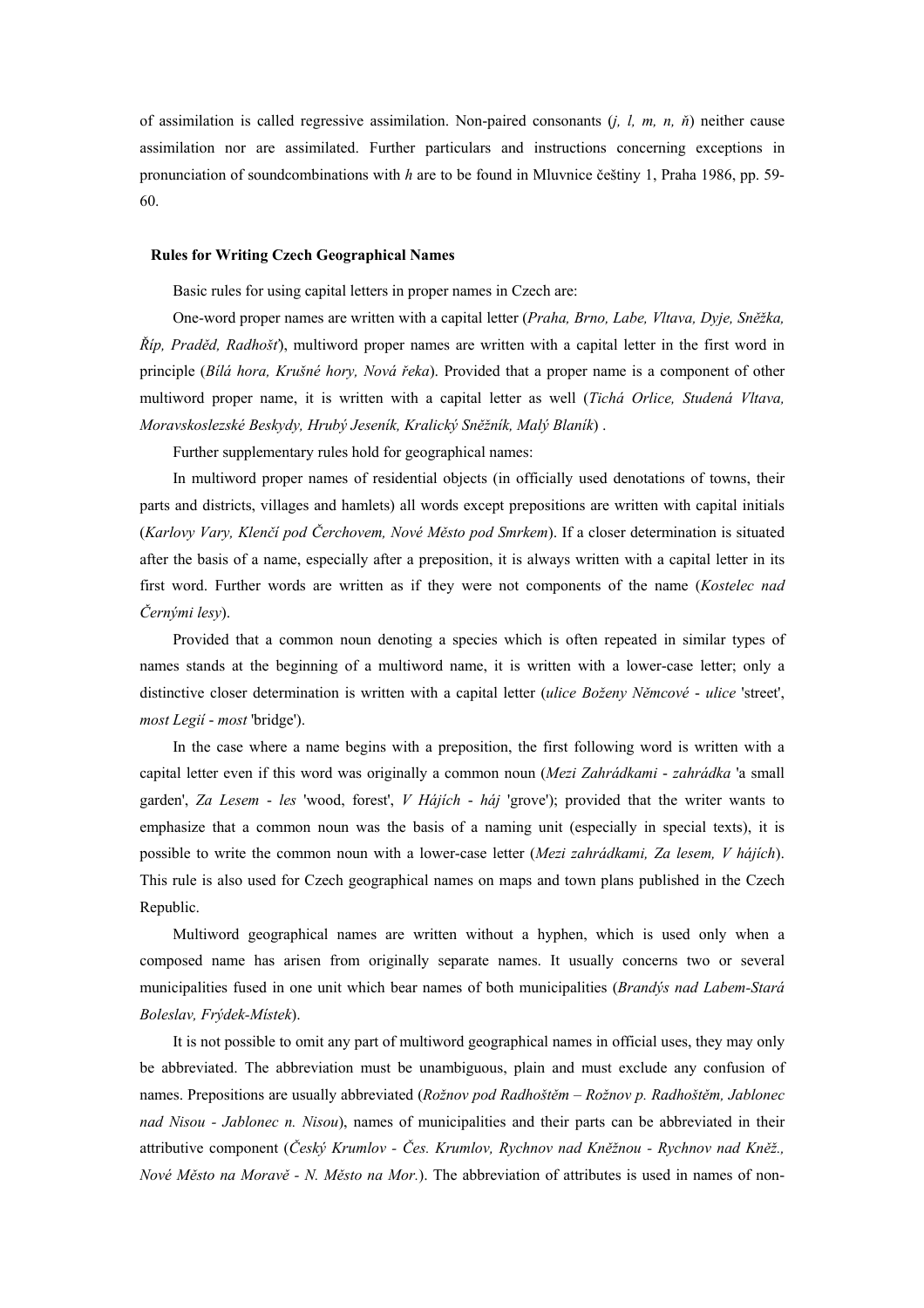residential and non-independent residential objects as well if their basis is a proper name (*Teplá Vltava - T. Vltava, Malý Šišák - M. Šišák*). If a common noun denoting a species occurs in this type of names, it is also possible to abbreviate it (*Červený potok - Červený p., Třenická hora - Třenická h*.).

## **Literary Czech and Czech Dialects**

Literary Czech originated on the territory of Central-Bohemian dialects, however, at present it differs from them considerably. Four Czech dialect-groups have formed on the basis of the development of Old Czech vowels *ý* and *ú*: a) Bohemian dialects (Bohemia and the contiguous western part of Moravia; *ý* > *ej*, *ú* > *ou* – *bejk* 'bull', *mouka* 'flour'); b) Central-Moravian dialects (the territory of central Moravia; *ý* > *ej* > *é*, *ú* > *ou* > *ó* - *bék*, *móka*); c) East-Moravian dialects (the eastern part of Moravia; the original *ý* and *ú* have been kept without changes - *býk*, *múka*); d) Silesian dialects (the north-east part of Moravia and the contiguous parts of former Silesia; *ý* > *y*, *ú* > *u* - *byk*, *muka*). There are a number of subdialects within these groups. Dialectal forms of geographical names are to be found on older maps, particularly from the beginning of the century (*Oujezd* instead of *Újezd*, *Baboryně* instead of *Bavoryně*, *Karez* instead of *Kařez*), recent cartographic works use standardized literary forms of geographical names in principle.

#### **Origin of Czech Geographical Names**

Most Czech geographical names are of Czech (Slavonic) origin, however, names from pre-Slav period occur as well, although, rarely. These oldest names have been usually used for streams and orographic objects from which the name could be transferred to a settlement lying near them (rivers *Vltava, Labe, Jizera*, a hill *Oškobrh*, place-names *Doksy, Duchcov, Křemže*). Another stratum of names of foreign origin has appeared in consequence of the German colonization of the Czech territory, which began roughly in the 13th century. The influence of German has been reflected both in place-names (e. g. *Nymburk, Liberec, Varnsdorf, Frýdlant, Šluknov*) and in minor place-names (e. g. hills *Svaroh, Dyleň*). In the Hussite period and during the Reformation (in 15th and 16th centuries) biblical names were sometimes given to settlements, streams and elevations (*Tábor, Oreb, Sion, Jordán, Cedron*). Loans from other languages have been rarer (*Beroun* from Italian *Verona*).

A large number of indigenous place-names have their source in denotations of inhabitants (*Tatobity, Poděbrady, Psáry, Kladruby, Rokycany, Nýřany, Semily, Strakonice, Otrokovice, Kralice*) and in the personal name of a founder, owner or a noted settler of a settlement. Possessive suffixes denoting the relation of a person to a locality have been used for this formation, e. g. -*jь* (*Choceň* + *jь* > *Choceň*, *Chotěbor* + *j<sub>b</sub>* > *Chotěboř*), -*ja* (*Gostivit* + *ja* > *Hostivice*), as well as the connection of a suffix  $-i\alpha$  and a component -*ves* 'village' (*Zvolen* +  $ja$  + *ves* > *Zvoleněves*, *Nelagod* +  $ja$  + *ves* > *Nelahozeves*) and suffixes -*ynja* (in modern Czech -*yně* - *Chrop/Chropa* + *ynja* > *Chropyně*), -*ov* (*Beneš* + *ov* > *Benešov*) and -*ín* (*Protiva* + *ín* > *Protivín*, *Kola/Chola* + *in* > *Kolín*).

Other place-names have originated from common nouns. Names of nearby streams (*Sázava*), hills, rocks, valleys etc. (*Skalice, Plasy, Debř, Vráž*) have often been transferred on a settlement on the strength of metonymy. There were further motivational resources for place-names, e. g. type of soil (*Slatina, Jílové, Blatná, Hlinsko, Mělník*), climatic conditions (*Studená*), flora (*Dubí, Klenčí, Rokytno*),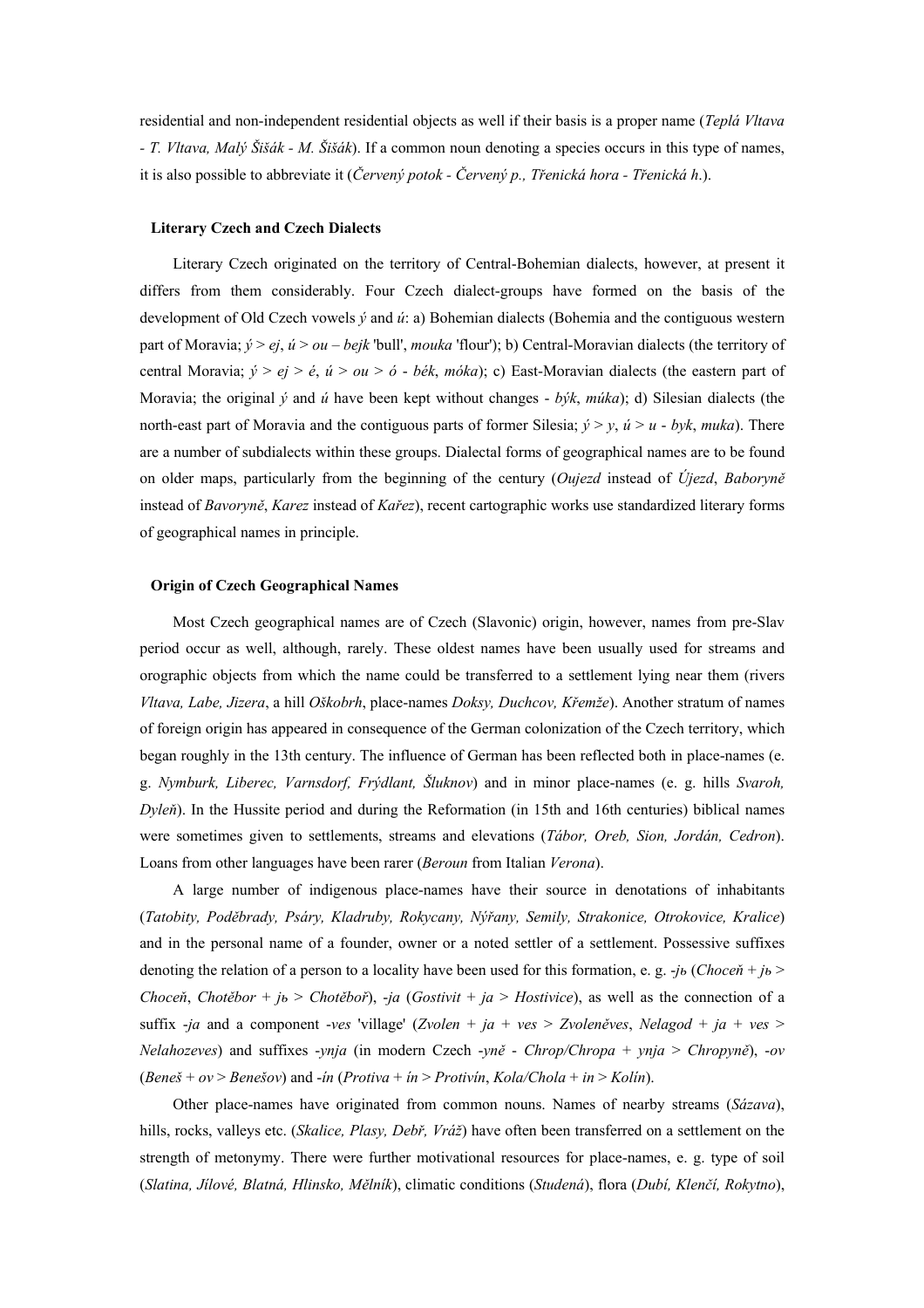fauna (*Jelení, Losiny, Hovězí*) and the relative position of a settlement (*Hranice, Záluží*). Many placenames have their origin in common nouns denoting objects made by human activities. Several subgroups are distinguished within this group: names given after the manner of deforestation (*Žďár, Zhoř, Proseč, Seč, Myť, Třebová*), after a position on thoroughfares (*Brod, Most*), after the kind of a settlement (*Městec, Víska, Lhota, Újezd, Ochoz*), after noted buildings (*Hradec, Hrádek, Kostelec, Cerekev, Klášterec, Týn*), after the manner of land cultivation and after the area of cultivated lands (*Kopanina, Ostředek, Lány*), after mills and other similar works (*Hamry, Mlýnec*) and after mined minerals (*Stříbro*).

National Geographical Names Authorities and the Standardization of Geographical Names

### **National Geographical Names Authorities on the Territory of the Czech Republic**

In compliance with the Parliamentary delegation the post and functions of the national geographical names authorities are carried out by ministries and other central offices in question. The activity of the offices in the field of standardization of geographical names is regulated by the relevant laws and other commonly binding legal regulation.

## **Standardization of Geographical Names**

The following rules apply to the national standardization of geographical names:

The Constitution of the Czech Republic - the name of the state;

Act No. 347/1997 Coll. as amended by subsequent legislation - the names of the regions i.e. territorialadministrative units on the state level;

Act No. 36/1960 Coll. as amended by subsequent legislation - the names of the districts i.e. territorial-administrative units on the regional level;

Act No. 128/2000 Coll. as amended by subsequent legislation - the names of municipalities, i.e. basic territorial-administrative units and their parts;

Act No. 158/1999 Coll. - the names of the basic settlement units, i.e. territorial units for settlement planning and statistics;

Act No. 344/1992 Coll. as amended by subsequent legislation - the names of cadastral districts, i.e. units of technical structure of the territory;

Decree No. 326/2000 Coll. - the names of streets and other public areas, i.e. territorial elements inside of settlement units;

Act 200/1994 Coll. as amended by subsequent legislation, Decree No. 31/1995 Coll. as amended by subsequent legislation - the names of non-residential geographical features collected within the nicety of the Basic Map of the Czech Republic 1:10 000;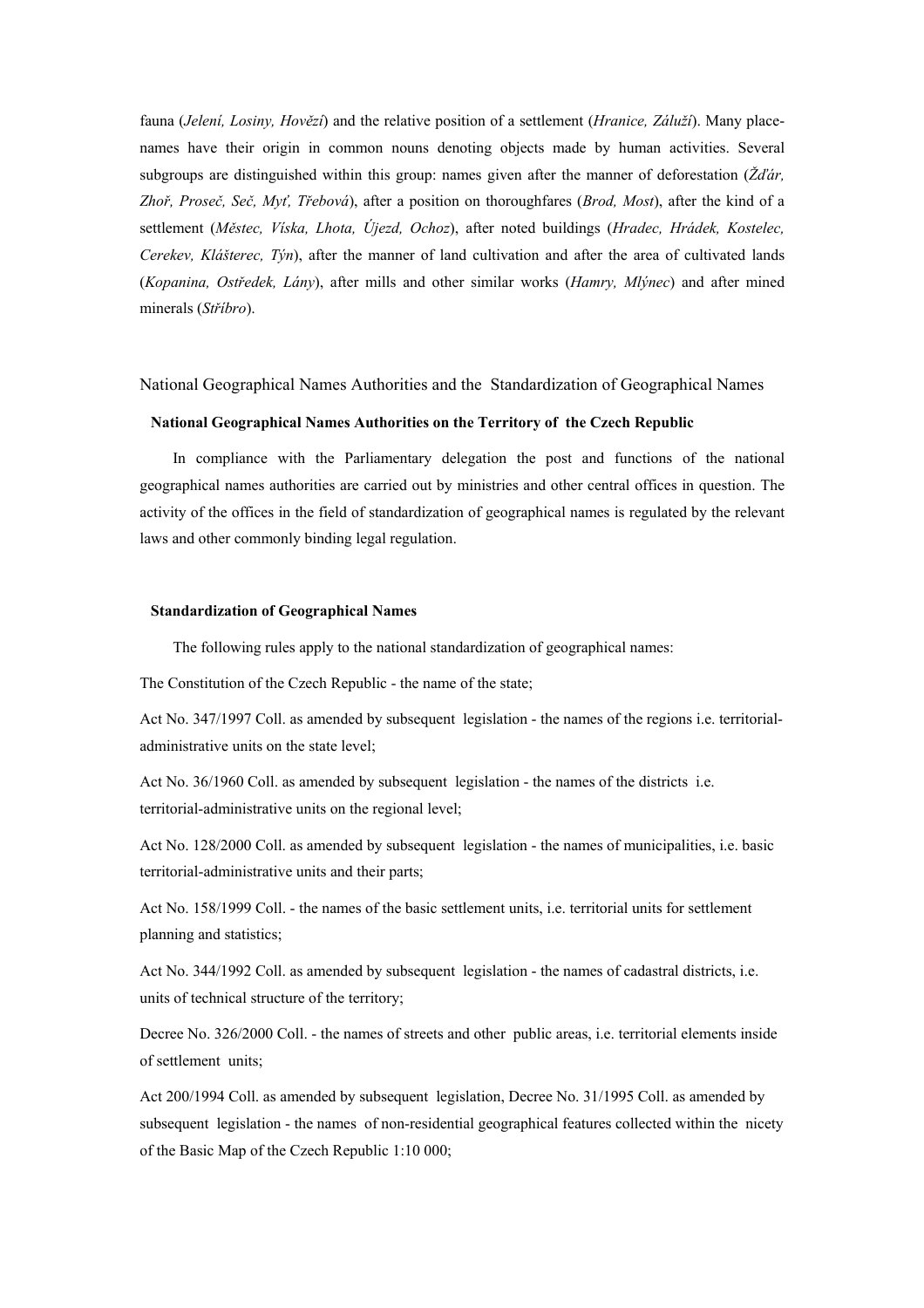Act No. 265/1992 Coll. as amended by subsequent legislation, Decree No. 26/2007 Coll. as amended by subsequent legislation - the names of non-residential geographical features collected within the nicety of the cadastral (large-scale) maps.

The names of regions, districts, municipalities, parts of municipalities, basic settlement units, cadastral districts and streets and other public areas inside of settlements have been defined as standard territorial identifiers in the setting of the Standard of State Informational System for Territorial Identification which was adopted by Governmental Decision No. 448/1993. All standardized names of geographical features have been inserted into the State Map Series. The streets and other public areas in smaller municipalities, the names of which were only selected, represent an exception to that fact.

Since 1971 the Commission on Geographical Names of the Czech Office for Surveying, Mapping and Cadastre in Prague has worked as an expert advisory body for geographical names on the central level of the state administration. The Commission respects the resolutions of the UN Conferences on the Standardization of Geographical Names in its activity.

### Sources

#### **Maps**

The Czech Office for Surveying, Mapping and Cadastre is the publisher of the State Map Series on the territory of the Czech Republic. The State Map Series consists of Large-Scale Maps, Medium-Scale Basic Maps, Maps of Landscape Units, Maps of Administration Division, Sheet Lines of the State Map Series and Thematic State Map Series.

#### Large-Scale Maps

The Large-Scale Maps have embraced primary cadastral maps using the old foot scales 1:2 880, 1:1 440 or 1:720 and since 1932 also maps using the decadal scales 1:1 000, 1:2 000 or 1:5 000. The maps are formed with maps planimetry and lettering and they are updated according to descriptive data of the Cadastre of Real Estates of the Czech Republic. Besides, the Basic State Large-Scale Map is constituted by the Derived State Map of the Czech Republic 1:5 000. Maps are formed with maps planimetry, lettering as well as hypsometry and published in the national geodetic datum, i.e. in the national coordinate reference grid "The Uniform Trigonometrical System of Cadastre" (S-JTSK) and in the elevation system "Baltic - after Adjustment" (Bpv).

#### Medium-Scale Basic Map

The Medium-Scale Basic Maps carry fundamental topographic information in the S-JTSK system and the Bpv system using the scales of 1:10 000, 1:25 000, 1:50 000, 1:100 000 and 1:200 000, e.g. the Basic Map of the Czech Republic 1:10 000 etc. These maps also serve as the topographic base for the production of the Thematic State Map Series.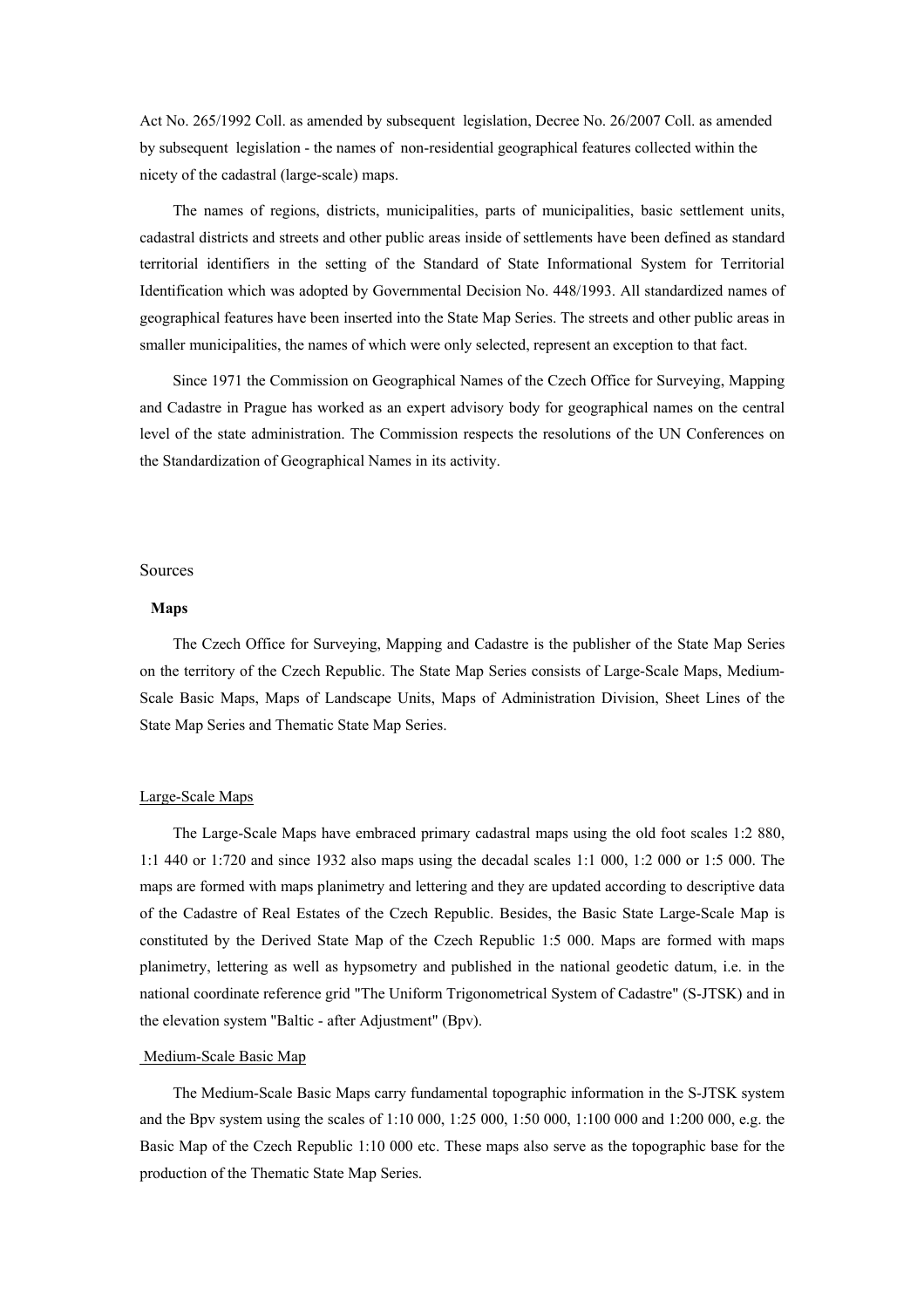#### Maps of Landscape Units

At present the Maps of Landscape Units are edited as Map of Districts of the Czech Republic 1:100 000, Map of Regions of the Czech Republic 1:200 000, Map of the Czech Republic 1:500 000, Physical map of the Czech Republic 1:500 000 and Map of the Czech Republic 1:1 000 000. These maps show the territorial-administrative Division of the Czech Republic on the topographic base.

### Maps of the Administrative Division

The Maps of the Administrative Division of the Czech Republic are published at scales of 1:200 000, 1:500 000, 1:1 000 000 and 1:2 000 000. They show only the delineation of boundaries of territorial-administrative units and cadastral districts and their names, likewise the names of municipalities (towns) and their parts.

#### Sheet Lines of the State Map Series

The Sheet Lines of the Derived State Map 1:5 000 and those of the Medium-Scale Basic Maps are displayed on the topographic base of the Map of the Czech Republic 1:500 000 individually as well as collectively. Similarly the sheet lines of the Medium-Scale Basic Maps (1:50 000, 1:100 000 and 1:200 000) are marked on the topographic base of the Map of Administration Division 1:2 000 000.

#### Thematic State Map Series.

The Thematic State Map Series show the thematic matter set on the topographic base of the State Map Series by competent State bodies. The following thematic maps are published at present:

- i) Road Map of the Czech Republic 1:50 000;
- ii) Map of Basic Settlement Units of the Czech Republic 1:50 000
- iii) Review of the Levelling Network 1:50 000;
- iv) Review of Trigonometric Points and Control Points of the Detailed Geodetic Control 1:50 000
- v) Road Map of Regions 1:200 000;

vi) Czech Republic - Czech State Levelling Network of the I-III Orders 1:500 000.

## **Gazetteers**

Since 1981 the Czech Office for Surveying, Mapping and Cadastre and its predecessor the Czech Office of Geodesy and Cartography have published gazetteers in a collection of publications on geographic names called "UNO Gazetteers of Geographical Names" as follows:

The List of Current Czech Geographic Proper Names (in 1981);

Names of States and their Territorial Parts (the 1st edition in 1982) - joint gazetteer of the Czech and Slovak Offices of Geodesy and Cartography;

The List of Changed Foreign Geographical Names (in 1986) - joint gazetteer of the Czech and Slovak Offices of Geodesy and Cartography;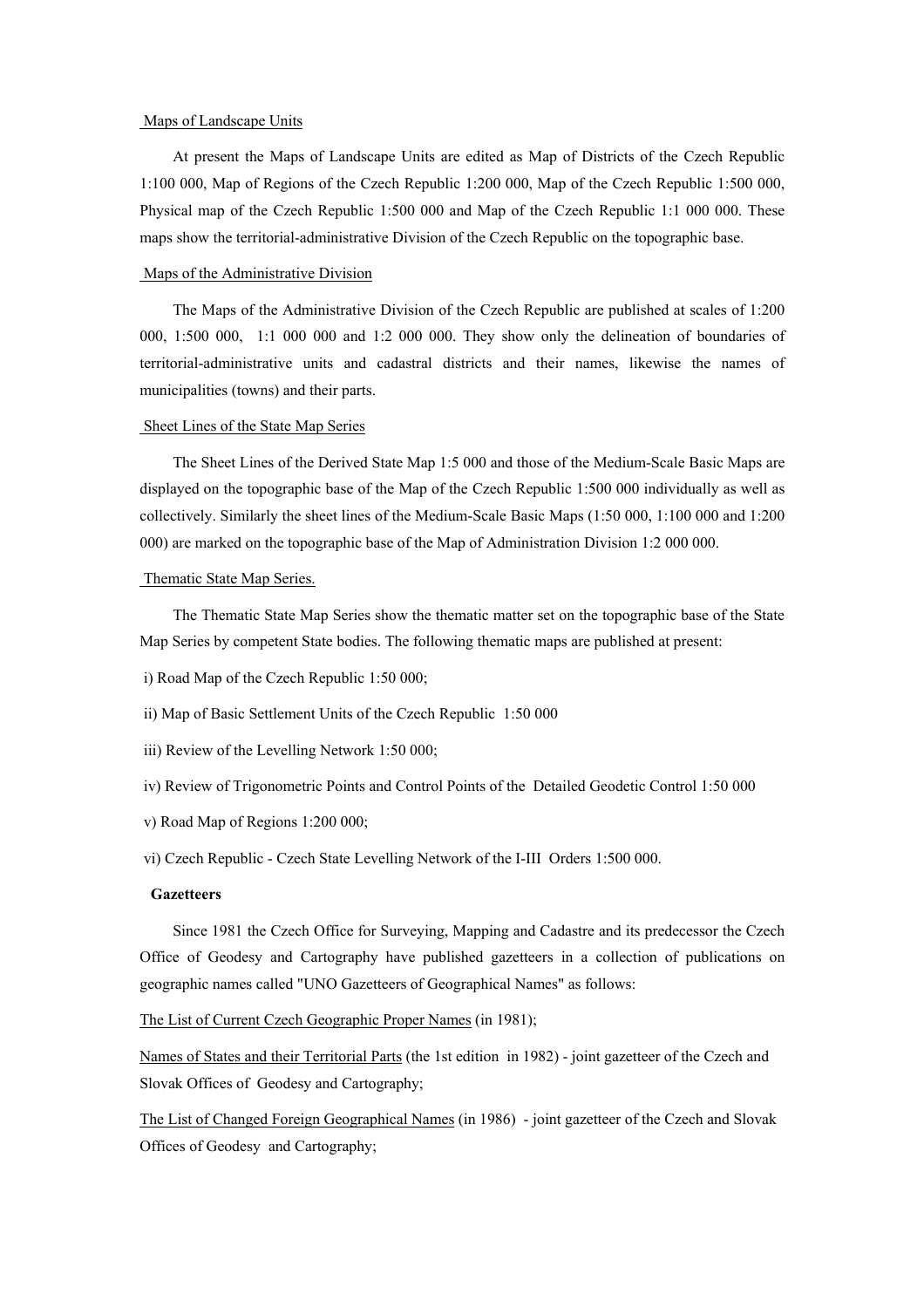Toponymic Guideline for the Use of Geographical Names from the Territory of the Czechoslovak Socialist Republic (in 1987) -

joint gazetteer of the Czech and Slovak Offices of Geodesy and Cartography;

Names of States and their Territorial Parts (the 2nd updated edition in 1988) - joint gazetteer of the Czech and Slovak Offices of Geodesy and Cartography;

Geographical Names of the Czech and Slovak Federal Republic (in 1990) - joint gazetteer of the Czech and Slovak Offices of Geodesy and Cartography;

International Glossary of Geographical Terms Used in General Geographic Maps (in 1991) - joint gazetteer of the Czech and Slovak Offices of Geodesy and Cartography;

Names of States and their Territorial Parts (the 3rd updated edition in 1993);

Major Geomorphological Units of the Czech Republic (in 1996);

Toponymic Guidelines of the Czech Republic (the 1st edition in 1997);

Geographical Names of the Czech Republic (in 2002);

The Names of the States and their Selected Territorial Parts – Europe (in 2005);

List of the Czech Exonyms, Standardized Forms and Variants (in 2006).

### **Statistical List of Municipalities**

In 2005 The Czech Statistical Office and the Ministry of Interior of the Czech Republic have published the Statistical List of Municipalities of the Czech Republic based on the processing of data from a census which was staten on 1st March 2001. The official names of municipalities, the names of their parts and the names of elementary settlement units were contained in the List in accordance with the administrative division of the territory of the State on 1st January 2005. The following changes of the names of municipalities and their parts are continuously being published in the Central Bulletin of the Czech Republic (by the Ministry of Interior) and in the Territorial Identification Register of Basic Settlement Units - UIR ZSJ (by the Czech Statistical Office).

## **Fundamental Base of Geographic Data (ZABAGED)**

The Basic Map of the Czech Republic 1:10 000, which consists of 4 573 map sheets, is the primary source of the standardized toponymy in the Czech Republic. Since 1994 this analogue map has become the basis for the digital Fundamental Base of Geographic Data (so called ZABAGED) created as a part of the state informational system of the Czech Republic which uses the technology of the geographical information system (GIS). The aim of ZABAGED is to create a data base combining space and description data for the purpose of employing them in information systems of other users. Attribute data of map lettering are filed in the supplementary table data base.

As the first step the digital cartographic raster data base model has been realized in the period 1995-1996, among others by means of digitizing contents of the Basic Map 1:10 000. Its component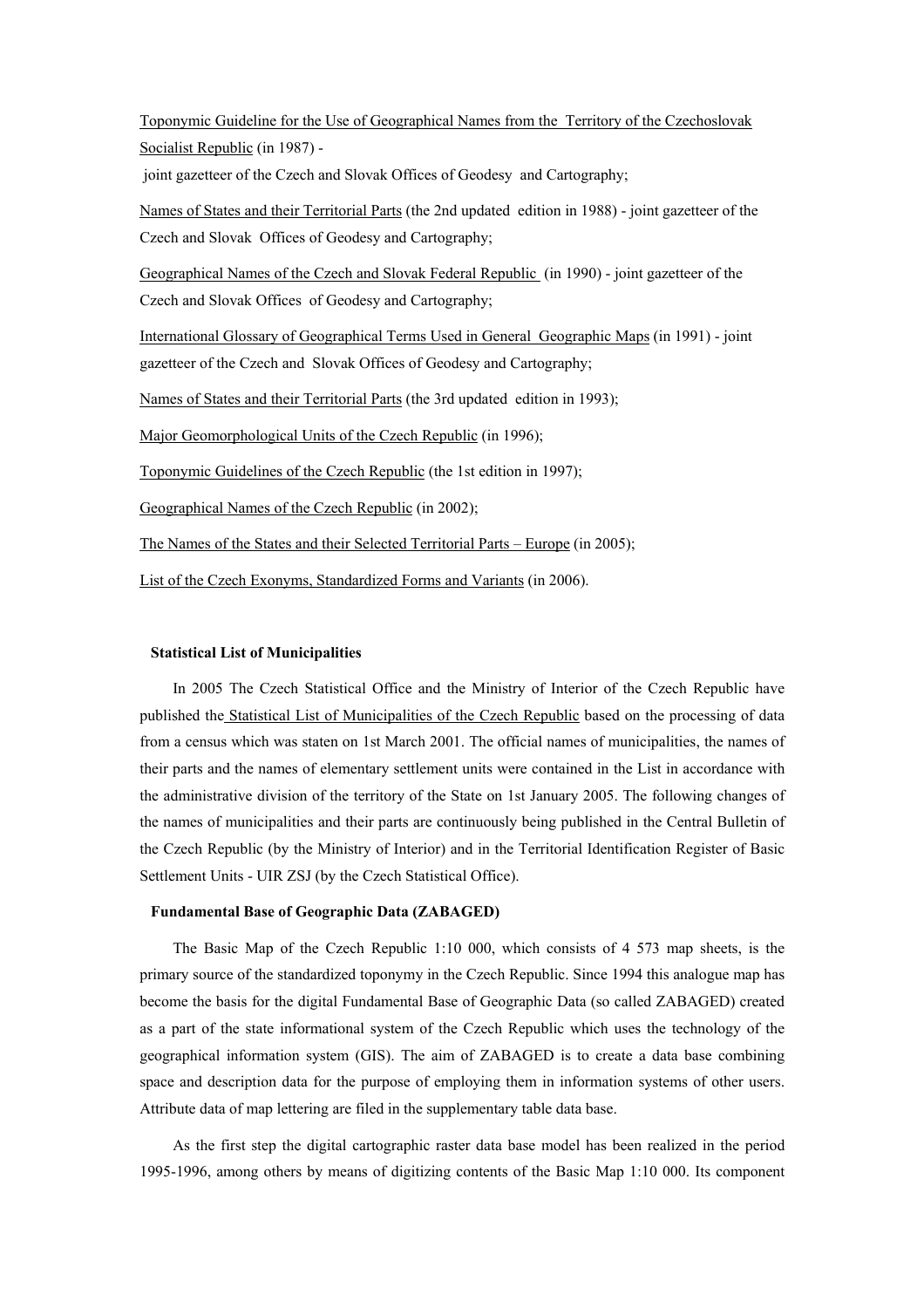was the complex of standardized geographical names of the state territory. The completion of the topologic vector data base model by means of vectorization programmes in the environment of Intergraph MGE has been realised in 1996-2001. The relevant attribute data are formed into tables of the relational data base ORACLE. Customers will receive the data according to their requirements.

One of the aims of ZABAGED is its utilization as an information service by the production of state maps. The Land Survey Office has been entrusted with the responsibility to administer the ZABAGED.

#### **Toponymical data base GEONAMES**

The data gathered in the process of the standardization of geographic names, besides the data provided by topographers of the cadastral offices, the data provided by administrators of the state information systems and the data transmitted direct by the authors were inserted into the data base GEONAMES, which was founded by the Land Survey Office in 1998. As source may serve as follows:

- Various registers of the Commission for Geographical Names,
- data published by the Czech Statistical Office,
- the Central Bulletin of the Czech Republic,
- the Base Map of Water Management of the Czech Republic 1:50 000,
- "ZABAGED" (the Fundamental Base of Geographic Data of the Czech Republic),
- other data of the administrators of the state information system.

Each data record in GEONAMES is composed of several fields: Standardized name, other variants of the name, name used in the map, location of the name by means of the coordinates (the corresponding names of cadastral districts, municipalities, districts and regions and their codes are added), type of feature, date of the standardization, type and colour for print, state information standard identifier, date and signature of recording. The identifiers are to be mentioned as they exist. In case that administrators have added the identifiers to the features the save of the records without relevant identifiers is unfeasible. This rule applies to all municipalities or protected landscape areas. The identifiers are affixed to the most streams as well. On the other side, some indications are facultative, e.g. the abbreviations used in the state maps.

Database outputs are sorted according to keywords and compiled in formats DBF or XLS if required and as may be required. Text layer outputs are required in DGN format for the purpose of map printing.

The names from the territory of the Czech Republic occuring on map sheets 1:10 000 had been taken in the GEONAMES data base before 2006.

Glossary of Designations and Generic Terms on State Map Series

| akvadukt, <i>m</i> .                | aqueduct            |
|-------------------------------------|---------------------|
| alej, f.                            | alley, row of trees |
| andělský, -á, -é, <i>adj</i> .      | angelic             |
| archeologický, -á, -é, <i>adj</i> . | archaelogical       |
| artéská studna, f.                  | Artesian well       |
| astronomický, -á, -é, <i>adj</i> .  | astronomical        |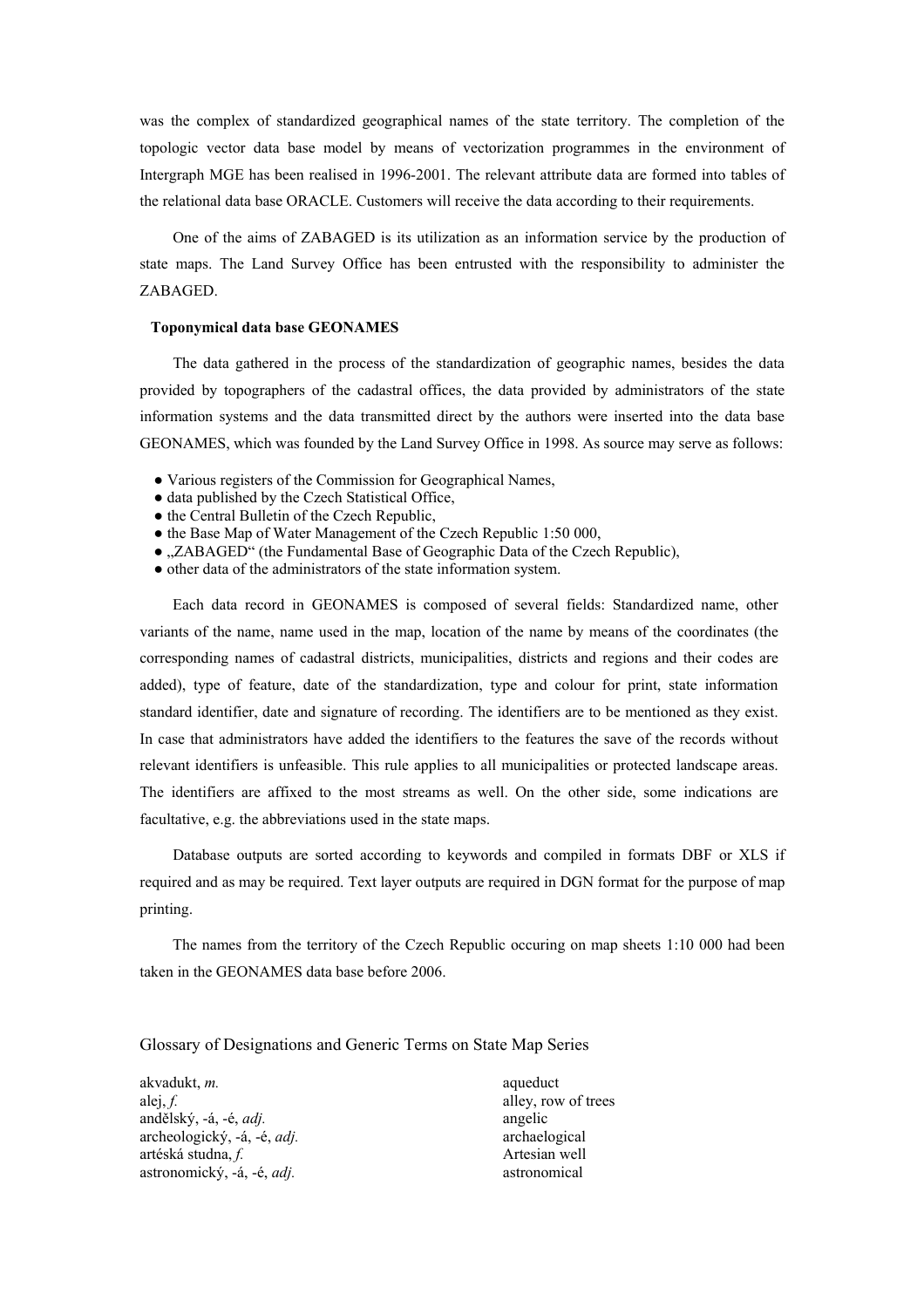autobus, *m.*; autobusový, -á, -é, *adj.* bus bílý, -á, -é, *adj.* (Bělá) white biskupský, -á, -é, *adj.* episcopal bor, *m.*; bory, *pl.*; borek, *dimin.* pine wood borový, -á, -é, *adj*. pine botel, *m*. boatel bouda, *f.*; boudy, *pl.* lodge, chalet boží*, adj.* God's brána, *f.*; branka, *dimin.*; branky; *dimin.,pl.* gate brázda, *f.* furrow brloh, *m.* den brod, *m.*; brody, *pl.*; brodek, *dimin.* (Brodce) ford břeh, *m.*; břehy, *pl.* riverside, water's edge březina, *f.* birch wood březový, -á, -é, *adj.* birch břidličná, -á, -é, *adj*. slate bříza, *f.* (Březí, Březno) birch tree bučina, *f.* beech wood buk, *m.*; buky, *pl.* (Bukovec, Bukovsko) beech tree bukový, -á, -é, *adj.* beech bystrý, -á, -é, *adj.* (Bystřice, Bystřička) swift camping, m. camping site cesta, *f*. road, track chata, *f*; chaty, *pl*. cottage, ch chemický, -á, -é, *adj.* chemical chladící, *adj.* cooling, refrigerating chlum, *m.*; chlumek, *dimin.* (Chlumčany, Chlumec) (wooded) hill chráněná krajinná oblast, *f.* protected landscape area chráněná oblast přirozené akumulace vod, *f.* water-supply preserve chráněné území, *n.* preserve, protected area chráněný, -á, -é, *adj.* protected, preserved chrást, *m.* (Chrast, Chrášťany) leaves chýše, *f.* (Chyše, Chyšky) shanty církev československá husitská, *f.* Czechoslovak Hussite Church civilní, *adj.* civil cvičiště, *n.* exercising ground, athletic ground čáp, *m.* stork část obce, *f.* part of municipality černý, -á, -é, *adj.* black čertův, ova, ovo, *adj.* devil's červený, -á, -é, *adj.* red český, -á, -é, *adj.* Bohemian; Czech čistý, -á, -é, *adj.* clean, clear dar, *m.* gift děd, *m*. deštný, -á, -é, *adj.* rainy díl, *m.* part divadlo, *n*. divoký, -á, -é, *adj.* wild dlouhý, -á, -é, *adj.* long dobrý, -á, -é, *adj.* good dolní, *adj.* lower doubrava, *f.* (Doubravice) oak forest dřevěný, -á, -é, *adj.* wood(en) dub, *m.* (Dubá, Dubenec, Dubí) oak tree dubový, -á, -é, *adj.* oak důl, *m.*; doly, *pl.* (Podolí) pit, mine dvorský, -á, -é, *adj.* court dvůr, *m.*; dvory, *pl.* (Dvorce, Dvořiště) farmstead, courtyard džbán, *m.*; džbány, *pl.* jug, pitcher

cottage, chalet, weekend hut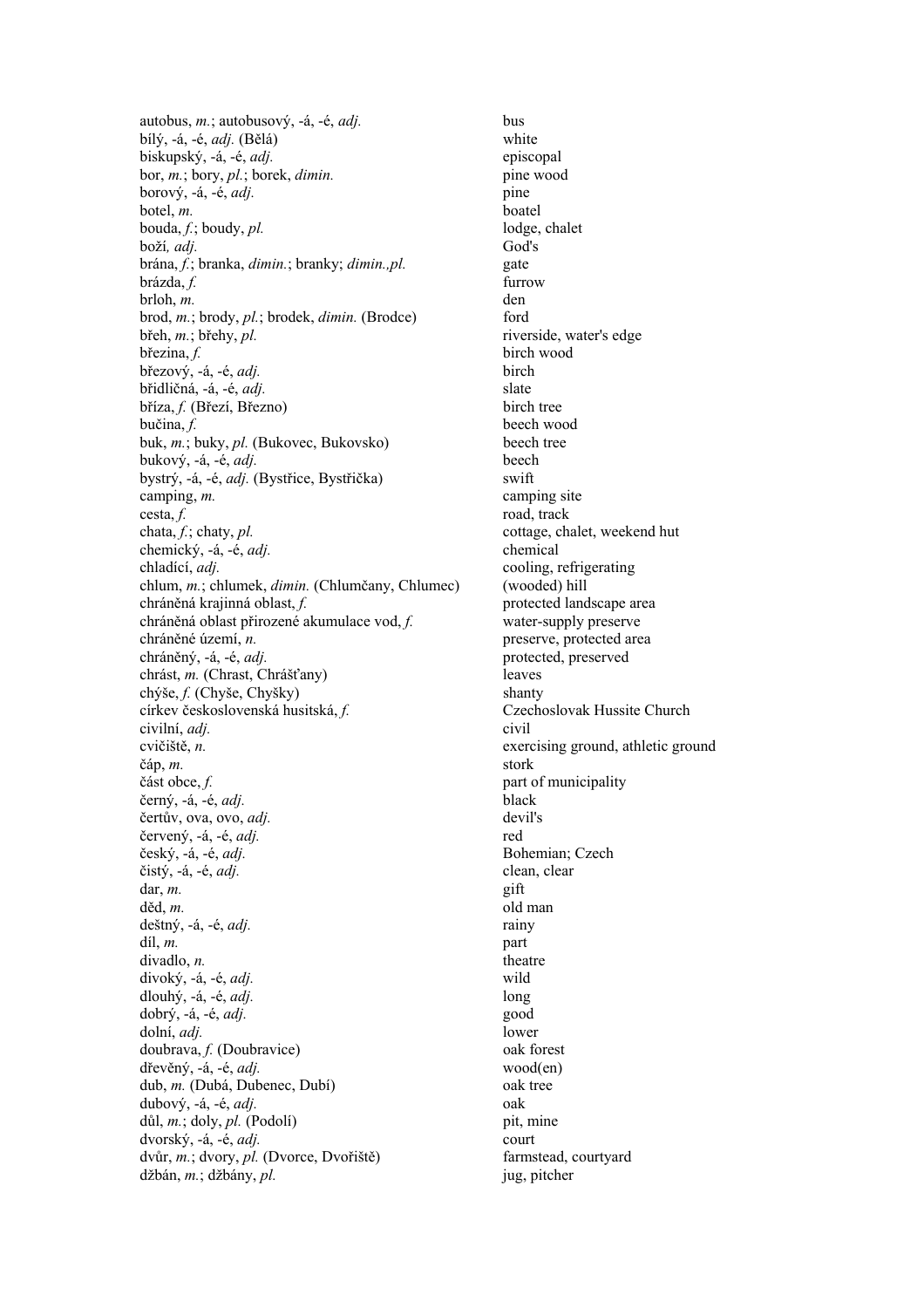elektrárna, *f.* power station, generating station evangelický, -á, -é, *adj.* evangelical galerie, f. galerie, galery garáž, *f.*; garáže, *pl.* garage gejzír, *m.* geyser geologický, -á, -é, *adj.* geological habr, *m.*; habry, *pl.* hornbeam habřina, *f.* hornbeam wood hadí *adi* snake hadí, adj. háj, *m.*; háje, *pl.*; hájek, *dimin.*; háječek, *dimin.* grove hájovna, *f.* gamekeeper's lodge halda, *f.* dump hamr, *m.; hamry, pl.*; hamerský, -á, -é, *adj.* smeltery hangár, *m.* hangar hať, *f.*; hatě, *pl.* fascine, faggot havran, *m.* crow hejtman, *m.* captain, hetman hladký, -á, -é, *adj.* smooth hlavní, *adj.* main, principal, capital hlína, *f.* earth, clay hliniště, *n*. finding place of clay hluboký, -á, -é, *adj*. deep hluk, *m*. noise holý, -á, -é, *adj.* bare, naked homole, *f.*; homolka, *dimin.* cone hon, *m*.; hony, *pl.* strip of land, field hora, *f.*; hory, *pl.*; horka, *dimin.*; hůrka, *dimin.* mountain horkovod, *m.* heating duct hornatina, f. mountains, highland horní, *adj.* upper hořejší, *adj.* upper, uppermost hostinec, *m*. pub, inn hotel, *m*. hotel hovězí, *n.*; hovězí, *adj.* beef hrad, *m.*; hrady, *pl.*; hrádek, *dimin.* (Hradec) (fortified) castle hradiště, *n.* (Hradisko) fortified settlement hranice, *f.*; hraniční, *adj.* frontier, boundary hrazený, -á, -é, *adj.* enclosed, fenced hrob, *m.* (Hrobce) grave hrubý, -á, -é, *adj.* rough, (*hist.*) big hruška, *f.*; hrušky, *pl.* pear hřbet, *m.*; hřbety, *pl.* ridge hřbitov, *m*. cemetery hřebčín, *m.* breeding stud hřeben, *m.*; hřebeny, *pl.* crest, ridge hřiště, *n.* playground husí, *adj.* pose husí, *adj.* huť, *f.*; hutě, *pl.* ironworks hvězda, *f.* star hvězdárna, *f.* observatory hvozd, *m.* (Hvozdná) deep forest jaderná elektrárna, *f.* nuclear power-station javor, *m.* (Javorná, Javorník) maple tree javorový, -á, -é, *adj.* maple javořina, *f.* maple wood ječný, -á, -é, *adj.* barley  $j$ edlový,  $-i$ ,  $-i$ ,  $adj$ . **fix** jelen, *m.*, jelení, *adj.* stag, hart jeřáb, *m.* crane; rowan-tree, mountain ash jeskyně, *f.* cave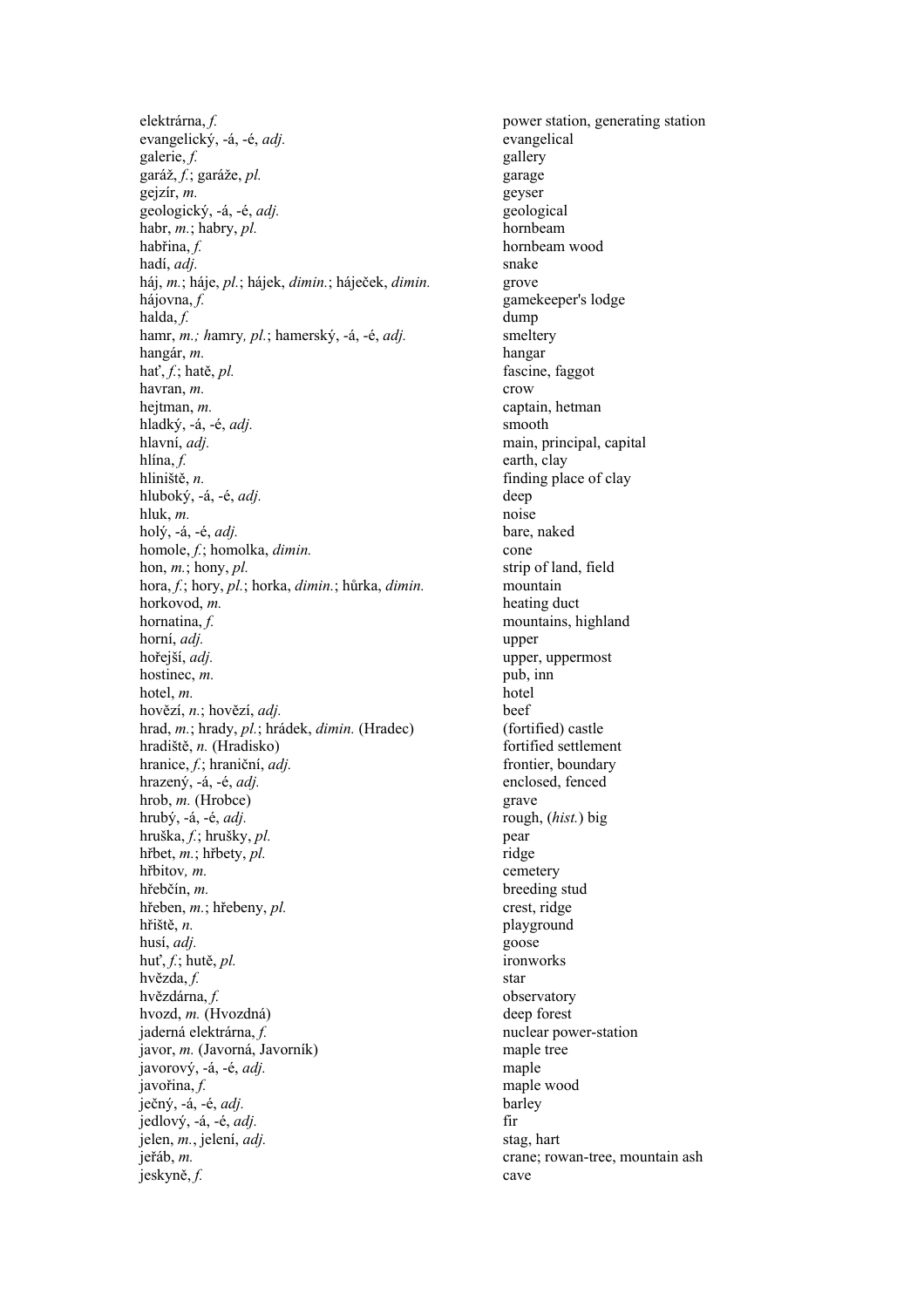jezero, *n.*; jezerní, *adj.* lake jižní, *adj.* south(ern) kalný, -á, -é, *adj.* muddy, cloudy kámen, *m.* (Kameník, Kamenice); kamenný, -á, -é, *adj.* stone kamenolom, *m.* (stone) quarry, stone pit kanál, *m.* canal, channel kaple, *f.* chapel katastrální území, *n.* cadastral district klášter, *m.* (Klášterec) monastery, convent klášterní, *adj.* monasterial klíč, *m.* key(-point) klobouk, *m*.; klobouky, *pl*. hat kluk, *m.* boy, stump knihovna, *f.* library knížecí, *adj.* princely kobyla, *f.* (Kobylí) mare kohout, *m*. cock kolo, *n.* wheel komáří, *adj.* gnat komorní, *adj.* chamber komorník, *m.* valet kopec, *m.*; kopeček, *dimin.* hill koráb, *m.* argosy koruna, *f.* crown koryto, *n.* trough, bed kostel, *m.* (Kostelec); kostelní, *adj.* church kotel, *m*. basin kotlina, *f.* hollow koupaliště, *n.* swimming pool kout, *m*.; kouty, *pl.* corner, nook kovářský, -á, -é, *adj*. smith('s) králové, *arch.adj.* queen's královský, -á, -é, *adj.* (Kralovice) royal králův, ova, ovo, *adj.* king's kras, *m.* karst krásný, -á, -é, *adj.* beautiful krasový, -á, é, , *adj.* karstic kravský, -á, -é, *adj.* cow('s) krkavec, *m.* raven kruh, *m.* circle krušný, -á, -é, *adj.* hard, severe krvavý, -á, -é, *adj.* bloody, blood-red křemel, *m.* flint, quartz kříž, *m.*; kříže, *pl.*; křížový, -á, -é, *adj*. cross kyselka, *f.* acidulous water labuť, *f.* swan lada, *n.pl.* fallow fallow fallow field, land fallow field, land lán, *m*.; lány, *pl.*<br>lanová dráha. f. lanová dráha kabinová, *f.* cable-railway<br>lanová dráha pro přepravu materiálu freight funicular lanová dráha pro přepravu materiálu freight functional freight function freight function freight function function freight function  $\ln$ lanová dráha sedačková lázně, *f.pl.* spa, watering place léčebný, -á, -é, *adj*. sanitary, medical lehký, -á, -é, *adj*.<br>
les. *m*.: lesv. *pl.* (Polesí); lesní, *adj.* vood, forest vood, forest les, *m.*; lesy, *pl.* (Polesí); lesní, *adj.* léto, *n.*; letní, *adj.* summer lhota, *f.*; lhotka, *dimin.* [*hist.*] village settled under preferential conditions

cableway line, funicular, ropeway cable-railway by temporary tax-free inhabitants libý, -á, -é, *adj.* dear, pleasant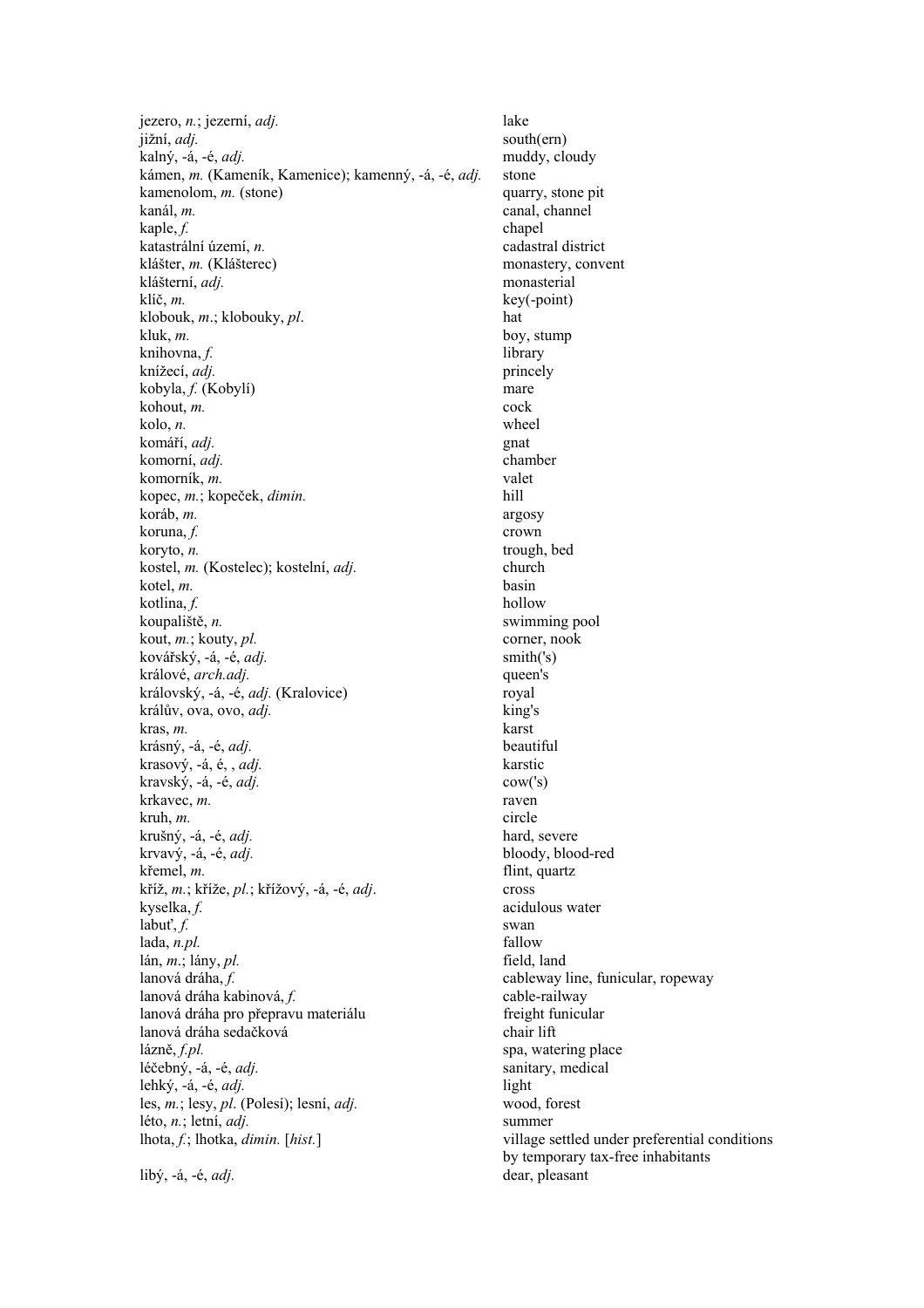lípa, *f.*; lípy, *pl.*; lipka, *dimin.* lime tree lipový, -á, -é, *adj.* lime liščí, *adj*. fox loděnice, *f.* shipyard loket, *m*. elbow, curve lom, *m.* (Lomec) bend, quarry louka, *f.;* louky*, pl.*; loučky, *dimin.pl.* grassland, meadow, hayfield lovecký, -á, -é, *adj.* hunting lučina, *f.* mead, grassland<br>luh. *m*.: lužný. -á. -é. *adi*. (Podluží) meadow meadow luh,  $m$ .; lužný, -á, -é, *adj*. (Podluží) luka, *n.pl.* meadow lysý, -á, -é, *adj.* bald, bare malý, -á, -é, *adj.* small mariánský, -á, -é, *adj.* (Our) Lady-, Virgin Mary's medvědí, *adj.* bear's město, *n.*; městečko, *dimin.* (Městec) town, townlet městská část, *f.* part of a town městský obvod, *m.* district, bailiwick meziříčí, *n*. area demarcated from several rivers milý, -á, -é, *adj.* dear místní část, *f.* local part of a settlement mladý, -á, -é, *adj.* young mlýn, *m.*; mlýny, *pl.* (Mlýnec); mlýnský, -á, -é, *adj.* mill mnich, *m.* monk mnichův, -ova, -ovo, *adj.* monk's močál, *m.* bog, marsh, swamp modrý, -á, -é, *adj.* blue mokrý, -á, -é, *adj.* wet mokřina, *f.*; mokřiny, *pl.* wet ground, wetland moravský, -á, -é, *adj.* Moravian most, *m.*; mosty, *pl.*; mostek, *dim.*; můstek, *dimin.* bridge motel, *m*. muzeum, *n.* museum myslivna, *f.* gamekeeper's lodge mýtina, *f.* clearing, glade mýto, *n.* toll, duty na, *prep.* in nábřeží, *n.* quay nad, *prep.* above, on, upon nádraží, *n.* railway station nákladové nádraží*, n.* goods station, freight station naleziště, *n.* finding place náměstí, *n.* square, place národní park, *m.* national park národní přírodní památka, *f.* national monument of nature národní přírodní rezervace*, f.* national wildlife preserve návrší, *n.* knoll nemocnice. f. knoll hospital nemocnice,  $f$ . nízký, -á, -é, *adj.* low nížina, *f.* lowlands noclehárna, *f.* lodging house nový, -á, -é, *adj.* new obec, *f.* municipality oblast, *f.* region, area obora, *f.*; obory, *pl.* enclosure, preserve obrazárna, *f.* art gallery obytná zástavba, *f.* housing (estate) ochoz, *m.* gallery, by-pass ochranné pásmo, *n.* preventive zone

tumulus, barrow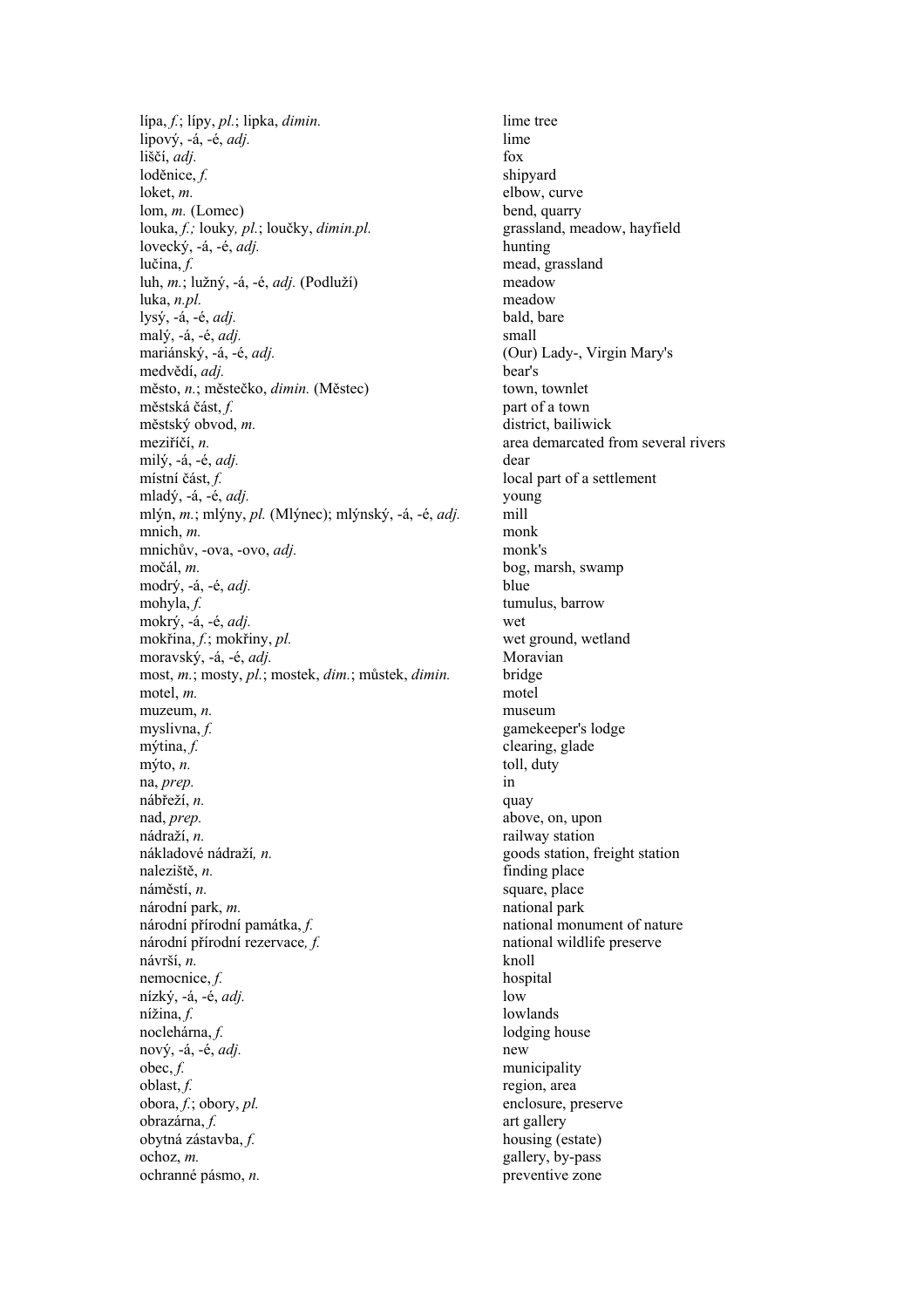odkaliště, *n.* settling basin odpad, *m.* waste, refuse odpočívka, *f.* resting place, rest area odval, *m.* mineral pile, dump, heap, refuse okres, *m.* district, county olše, *f.* (Olší) alder tree olšina, *f.* alder wood osika, *f.* aspen tree osobní, *adj.* aspen tree personal osobní, *adj*. ostroh, *m.* headland ostrov, *m.* (Ostrovec) island ostrý, -á, -é, *adj.* sharp ovoce, *n.*; ovocný, -á, -é, *adj.* fruit ozdravovna, *f.* health resort, convalescent home ozubnice, *f.* cog-railway, rack-railway pahorek, *m.*; pahorky, *pl.* small hill pahorkatina, *f.* hilly country památník, *m.* memorial pancíř, *m.* armour (-plate) panenský, -á, -é, *adj.* virginal pánev, *m.* basin panský, -á, -é, *adj.* manorial parkoviště, *n.* parking (place) paseka, *f*.; paseky, *pl.* clearing, glade pastvina, *f.*; pastviny, *pl.* pasture pec, f. stove, furnace písečný, -á, -é, *adj.* sand(y) písek, *m.* sand pískovna, *f.* sand-pit pískový, -á, -é, *adj.* sandy planina, *f.* plateau, table-land planý, -á, -é, *adj.* idle, barren pleš, *f.* baldhead plošina, *f.* plateau plovárna, *f.* swimming-pool plynovod, *m.* gas-main, gas pipeline pod, *prep.* below podhradí, *n.* extramural settlement below a castle podhůří, *n.* slopes pohled, *m.*; pohledy, *pl.* sight, view pohoří, *n.* range (of mountains) pole, *n.*; polní, *adj.* field polední, *adj.* midday, (*hist.*) southern police, *f*.; polička, *dimin.* shelf, cupboard polom, *m.* forest area damaged by wind pomezí, *n.*; pomezní, *adj.* confines, borderland pomník, *m.* monument potok, *m.*; potůčky, *dimin.pl.* brook, creek potrava, *f.*; potravinářský, -á, -é, *adj*. food<br>poustevna, *f.* (Pustevny) hermitage poustevna,  $\overline{f}$ . (Pustevny) praděd, *m.* grandfather pramen, *m.*; prameny, *pl.* fountain, spring prám**,** *m.*; prámový, -á, -é, *adj.* ferry-boat proláklina, *f.* depression propast, *f.* chasm, abyss prostor, *m.* space, area prostřední, *adj.* middle, medium průmysl, *m.* industry průmyslový podnik, m.<br>
plant, works, enterprise průplav, *m.* canal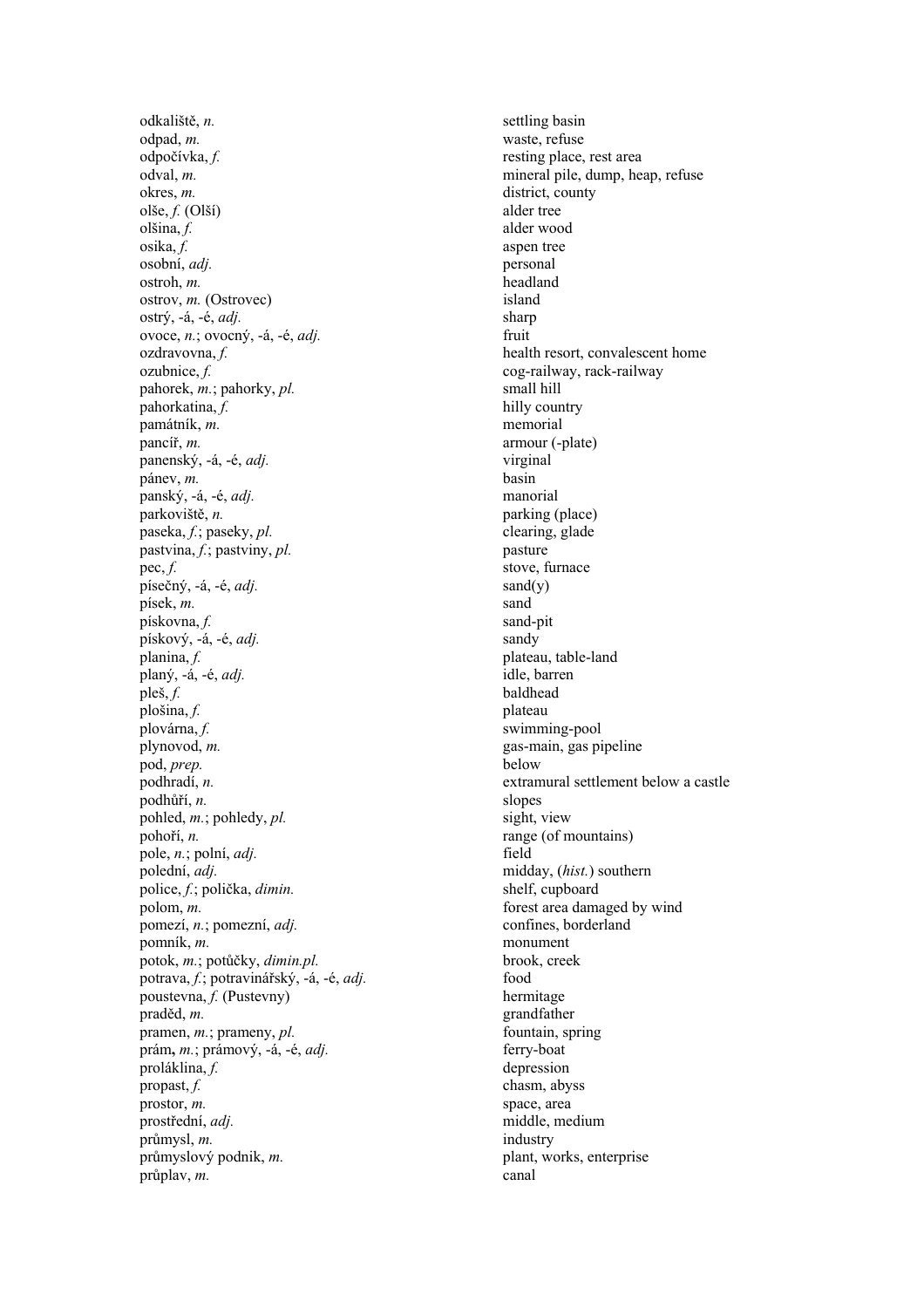průsmyk, *m.* pass předměstí, *n.* suburb přední, *adj.* fore, front přehrada, *f.* barrage, dam přírodní, *adj.* natural přírodní divadlo, *n*. open-air theatre přírodní památka, *f.* monument of nature přírodní rezervace, *f.* wildlife preserve, natural (p)reserve přístav, *m.* port, docks přístaviště, *n.* landing place přívoz, *m.* ferry pustý, -á, -é, *adj*. desert, waste radnice, f. town hall, city hall rameno, *n*. **arm**; river branch raný, -á, -é, *adj.* early rašeliniště, *n.* peatbog regent, *m.* regent rekreace, *f.*; rekreační, *adj.* recreation rezervace, *f.* (p) reserve; reservation roh, *m*. corner, horn rokle, f. gorge, ravine role, *f.* acres, field ropovod, *m.* pipeline, oil conduit rovina, *f.* plain, flat rozhledna, *f.* look-out, outlook-tower rozvalina, *f.* ruin(s) rozvodna *f* substation rozvodna, f. ruda, *f.*; rudný, -á, -é, *adj*. ore rybník, *m.* (Rybniště) pond, lake řeka, *f.* (Poříčí) river říše, *f.* empire (Reich) sad, *m.*; sady, *pl.* orchard, public gardens sanatorium, *n.* sanatorium sedlo, *n.* saddleback seník, *m.* hayloft severní, *adj.* north(ern) sídliště, *n.* housing estate silážní stavba, *f.* silo silnice, f. road, highway, route skála, *f.*; skály, *pl.*; skalka, *dimin.* (Skalice) rock skalní, *adj.* rock(y) skanzen, *m.* open-air museum sklad, *m*. store, stock skládka, *f.* tip, dump slaný,  $-\hat{a}$ ,  $-\hat{e}$ , *adj*. salt(y) slatina, *f.* bog slezský, -á, -é, *adj*. Silesian sloup, m. pole, post, shaft, column slunečný, -á, -é, *adj*. sunny smrčina, *f.*; smrčiny, *pl.* spruce wood smrk, *m.*; smrček, *dimin.* spruce  $\sin\check{e}\check{z}n\check{y}$ , -á, -é, *adj*. snow(y) sobotka, *f.dim.* Saturday sociální, *adj.* social sokol, *m.* falcon solný, -á, -é, *adj*. salt(y) souš, *f.* dry land soutěska, f. defile, pass, gorge spálený, -á, -é, *adj.* burnt sportovní, *adj.* sporting, sport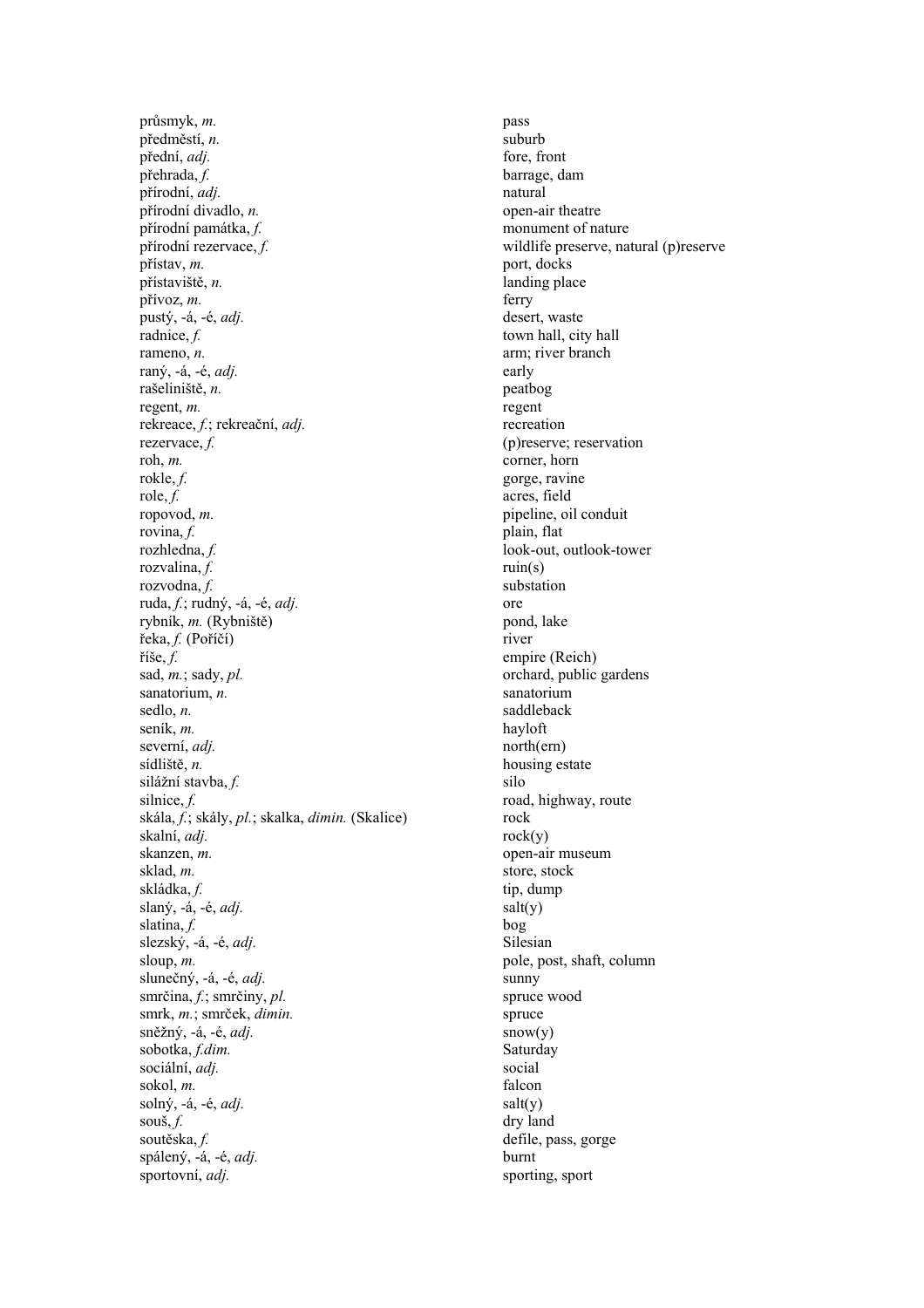srnčí, *n.*; srnčí, *adj.* roe stadium stadium stadium stáj, *f.* stable stanice, *f.* station starý, -á, -é, *adj.* old stát, *m.*; státní, *adj.* State stavební, *adj.* building stolec, *m.* throne stráň, *f.* hillside stráň, f. stráž, *f.*; stráže, *pl.* (Strážiště) guard strážný, -á, -é, *adj.* watch, guard(ian) strojírenství, *n.*; strojírenský, -á, -é, *adj.* engineering, machine strom, *m*. tree střední, *adi*. střela, *f.* shot střelnice, *f.* shooting-range stříbro, *n.*; stříbrný, -á, -é, *adj.* silver studánka, *f.* (Studénka, Studénky) fountain, well studený, -á, -é, *adj*. cold studna, *f.* (Studnice); studničný, -á, -é, *adj.* well suchý, -á, -é, *adj*. dry svatý, -á, -é, *adj.* holy, saint svět, *m.* world světec, *m.* saint světlý, -á, -é, *adj*. light svoboda, f. freedom, liberty svobodný, -á, -é, *adj.* free synagoga, *f.* synagogue sachta, *f.* synagogue shaft, pit šachta, *f.* shaft, pit sance, *f.* shaft, pit chance, h šance, *f.pl.* fortification šipka, *f.* dart, bolt široký, -á, -é, *adj*. wide, broad škola, *f.* school špičák, *m.* tine, pick, eyetooth stědrý, -á, -é, *adj.* tine, pick, eyetooth generous štědrý, -á, -é, adj.  $\delta$ tit, *m.*;  $\delta$ tity, pl. shield, peak štola, *f.* drift, gallery šumný, -á, -é, *adj.* pretty tábořiště, *n.* camping ground, encampment tabule, *f.* table tanečnice, *f.* danceuse tělocvična, *f.* gymnasium tepelná elektrárna, *f.* thermal power plant (station) teplárna, *f.* heating station teplovod, *m.* heating duct teplý, -á, -é, *adj.* (Teplice, Teplička) warm tetřev, *m*. wood grouse textilní, *adj.* textile těžní věž, *f.* head frame, head-gear tower tichý, -á, -é, *adj*. silent, still, quiet tis, *m.*; tisový, -á, -é, *adj.* yew tree tmavý, -á, -é, *adj*. dark transformovna, *f*. substation, transformer station (yard) trávník, *m.* lawn trh, *m.*; trhový, -á, -é, *adj.* market trn,  $m$ .; trnový, -á, -é, *adj*. thorn troska, *f.*; trosky, *pl.* wreck, ruin třída, f. class; road, avenue turistický, -á, -é, *adj.* tourist(s'), touring

chance, hope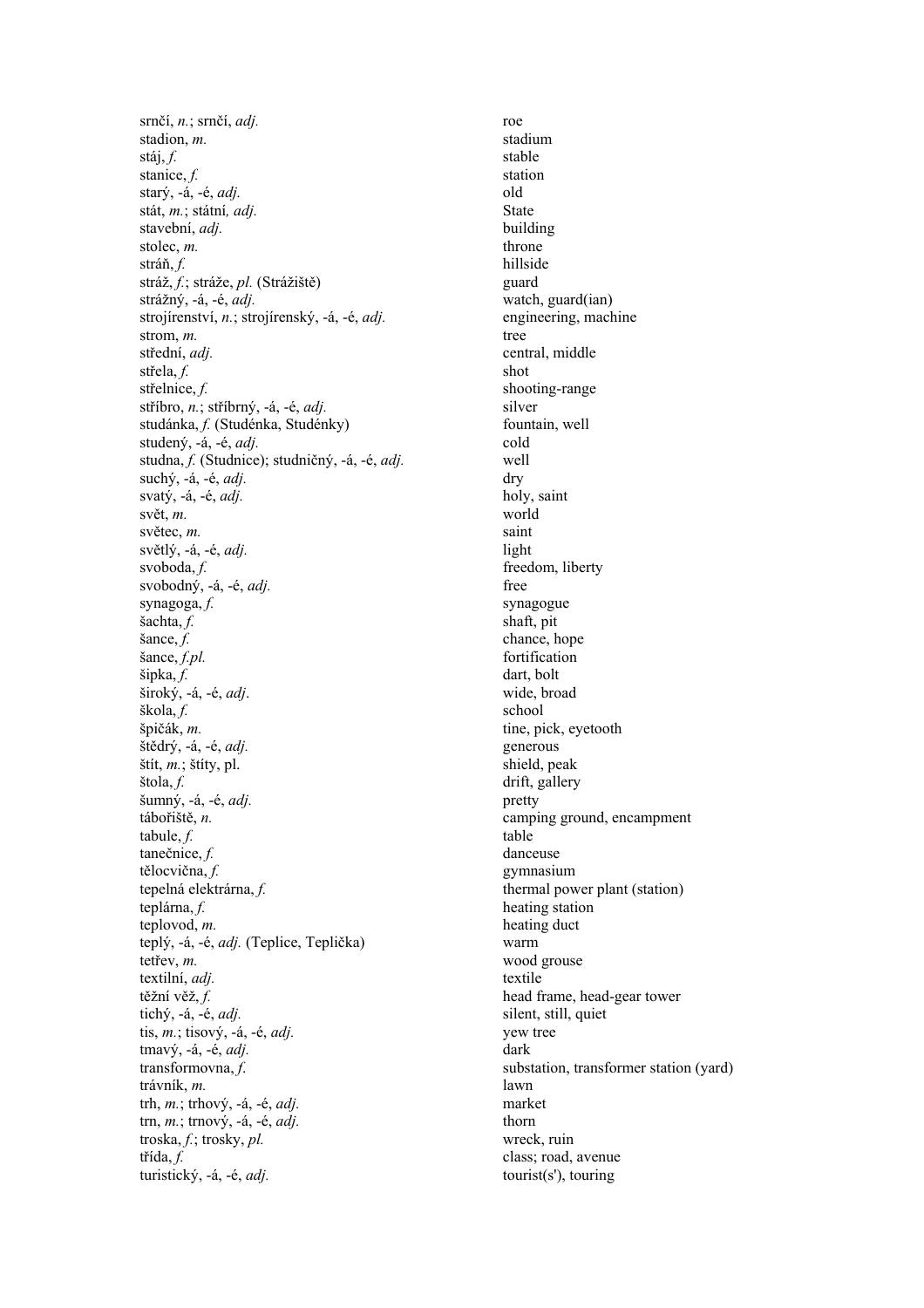u, *prep.* at učiliště*, n.* educational establishment údolí, *n.*; údolní, *adj.* valley uherský, -á, -é, *adj.* Hungarian uhlí, n.; uhelný, -á, -é, *, adj*. coal uhlíř, *m.*; uhlířský, -á, -é, *adj.* coalman, collier  $újezd, m. [hist.]$  ( $Újezdec$ ) riding riding ulice, *f.* street úpravna pitné vody, *f.* waterworks ústav, *m.* institute ústí, *n.* mouth, estuary úterý, *n.* Tuesday úval, *m.*; úvaly, *pl.* dale úzký, -á, -é, *adj.* narrow v, *prep.* in <br>val. *m*.: valv. *pl.* **in** mound. line val,  $m$ .; valy,  $pl$ . valašský, -á, -é, *adj.* Valachian vápenka, *f.* limekiln vápno, *n.*; vápenný, -á, -é, *adj.* lime velký, -á, -é, *adj.* large, big, great vepřové, *n.*; vepřový, -á, -é, *adj.* pork, swine ves, *f.* (Vesce) village veselí, *n.* merriment, merry-making veselý, -á, -é, *adj.* merry větrník, m. větrný, -á, -é, *adj*.<br>
věž. *f*.<br>
tower věž,  $f$ . tower vír, *m.* whirl višňový, -á, -é, *adj.* morello vítězný, -á, -é, *adj.* winning, victorious vladař, m. vlčí, *adj.* wolf's, wolfish voda, *f.*; vodní, *adj.* water vodní nádrž, *f.* water reservoir<br>vodojem, *m.* water tank, wat vodopád, *m.* waterfall vojenský, -á, -é, *adj.* military, army vrch, *m.*; vrchy, *pl.* hill vrchovina, *f.*; vrchoviny, *pl.* highlands, uplands vřesoviště, *n.* heath vydra, *f.* otter výhled, *m.*; výhledy, *pl.* view vyhlídka, *f.* view point východní, *adj.* east(ern) vysílač, *m.* transmitter výsluní, *n*. sunny side vysoký, -á, -é, *adj.* high, tall výstaviště, *n.* exhibition ground(s) výšina, *f.* exhibition ground(s) height, elevation výškové silo, *n*. silo vyšší, *adj.* higher výzkum, *m.*; výzkumný, -á, -é, *adj.* research zadní, *adi*. hinder, back zahrada, *f.*; zahrádky, *dimin.pl.* garden základní sídelní jednotka, *f.* basic settlement unit zámek, *m.*; zámeček, *dimin.* castle západní, *adj.* west(ern) zásobník, *m.* reservoir

týn, *m.* [*hist.*] (Týnec, Týniště) stronghold, enclosed place, fenced court, yard water tank, water reservoir, water tower height, elevation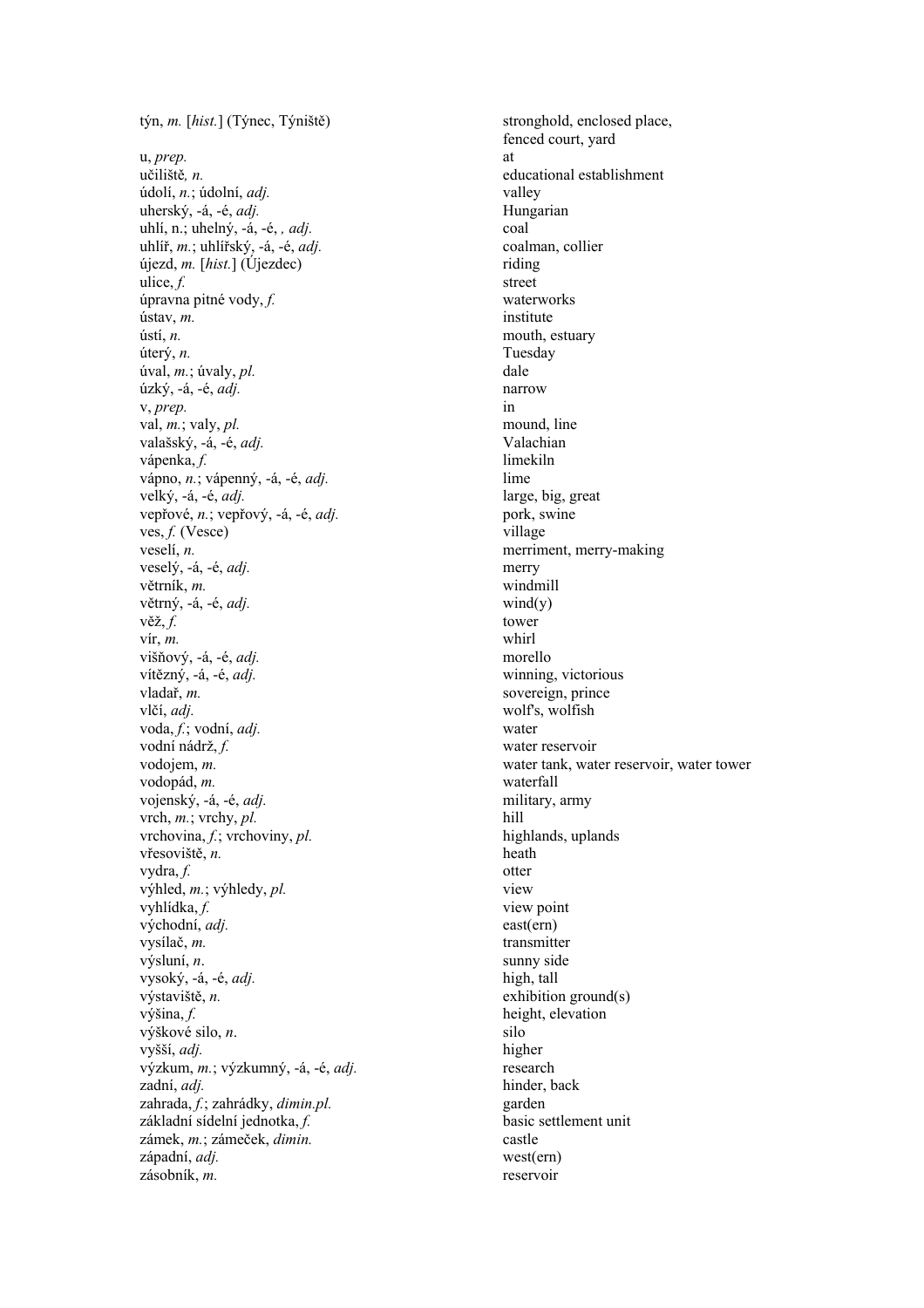zastávka, *f.* (whistle) stop závodiště, *n.* race course závrt, *m.* sinkhole zelený, -á, -é, *adj.* green zemědělský podnik, *m.* farm zima, f.; zimní*, adj.* winter zlatý, -á, -é, *adj.* gold, golden zoologická zahrada, *f.* zoological garden zotavovna, *f.*  $\qquad \qquad \text{convalescent home}$ zřícenina, *f.* ruin zřídlo, *n.* (mineral) spring zvon, *m.* bell zvonice, *f.* belfry, bell-tower žebrák, *m.* beggar železniční stanice, *f.* railway station železniční zastávka, *f.* railway stop<br>
železo, *n*.: železný, -á, -é, *adi*. railway stop iron železo, *n.*; železný, -á, -é, *adj.* iron židovský, -á, -é, adj. žleb, *m.*; žleby, *pl.* gully, glen

convalescent home žďár, *m.* [*hist.*] by deforestation burned-off piece of forest

## Abbreviations of Czech Words on State Map Series

# **Abbreviations of Czech Nouns on Maps**

| akvd.         | akvadukt                       | gar.      | garáž, garáže      |
|---------------|--------------------------------|-----------|--------------------|
| arch.nalez.   | archeologické naleziště        | h.        | hora               |
| art.std.      | artéská studna                 | háj.      | hájovna            |
| b.            | bouda, boudy, horská bouda     | hal.      | halda              |
| bot.          | botel                          | hang.     | hangár             |
| camp.         | camping                        | hlin.     | hliniště           |
| CČSH          | církev československá husitská | hm.       | hamr               |
| ch.           | chata, chaty, chatová kolonie  | horkov.   | horkovod           |
| ch.ú.         | chráněné území                 | host.     | hostinec           |
| chlad.věž     | chladící věž                   | hot.      | hotel              |
| <b>CHKO</b>   | chráněná krajinná oblast       | hr.       | hrad               |
| <b>CHOPAV</b> | chráněná oblast                | hř.       | hřiště             |
|               | přirozené akumulace vod        | hřb.      | hřbitov            |
| cvič.         | cvičiště                       | hřbč.     | hřebčín            |
| ČOV           | čistírna odpadních vod         | hvězd.    | hvězdárna          |
| div.          | divadlo                        | jader.el. | jaderná elektrárna |
| dv.           | dvůr                           | jesk.     | jeskyně            |
| g.            | gejzír                         | eZ        | <sub>1</sub> ezero |
| gal.          | galérie                        | k.ú.      | katastrální území  |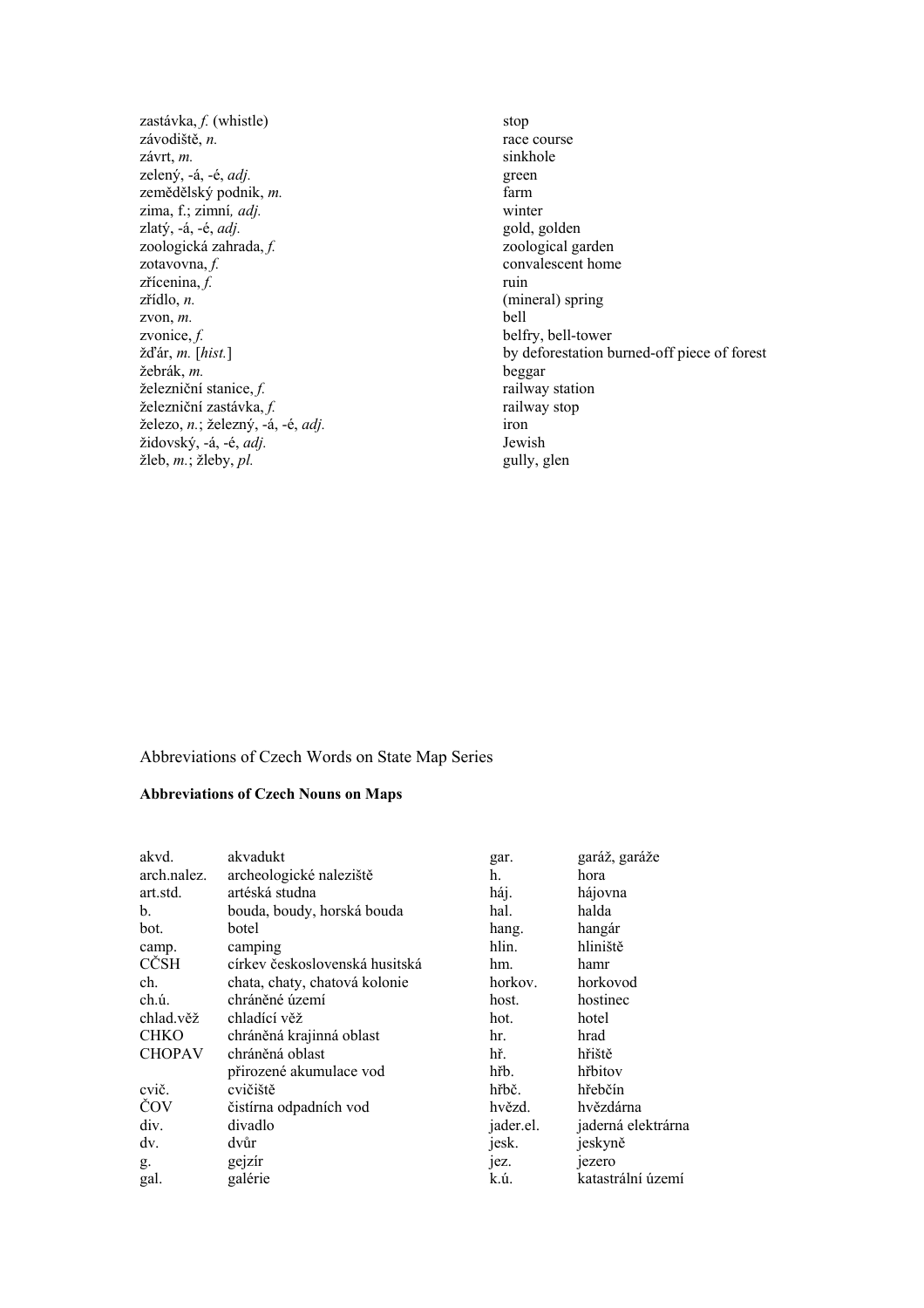| kab.         | lanová dráha kabinová      | PP              | přírodní památka         |
|--------------|----------------------------|-----------------|--------------------------|
| kam.         | kamenolom                  | PR.             | přírodní rezervace       |
| kan.         | kanál                      | pr.             | průsmyk                  |
| kap.         | kaple                      | prm.            | pramen                   |
| kl.          | klášter                    | prop.           | propast                  |
| knih.        | knihovna                   | prost.          | prostor                  |
| kop.         | kopec                      | prům.           | průmysl                  |
| kor.         | koryto                     | prům.pod.       | průmyslový podnik        |
| kost.        | kostel                     | průp.           | průplav                  |
| kost.věž     | kostelní věž               | předm.          | předměstí                |
| koup.        | koupaliště                 | přehr.          | přehrada                 |
| kras.        | krasová proláklina,        | přír.div.       | přírodní divadlo         |
|              | krasový závrt              | příst.          | přístav, přístaviště     |
| kys.         | kyselka                    | přív.           | přívoz                   |
| lan.         | lanová dráha               | raš.            | rašeliniště              |
| láz.         | lázně                      | rez.            | rezervace                |
| lod.         | loděnice                   |                 | ropovod                  |
| mat.         | lanová dráha               | ropv.<br>rov.   | rovina                   |
|              |                            | rozhl.          | rozhledna                |
| ml.          | pro přepravu materiálu     |                 | rozvalina                |
|              | mlýn                       | rozv.           |                          |
| moh.         | mohyla                     | rozvd.          | rozvodna                 |
| mot.         | motel                      | ryb.            | rybník                   |
| muz.         | muzeum                     | ř.              | řeka                     |
| mysl.        | myslivna                   | san.            | sanatorium               |
| nábř.        | nábřeží                    | sed.            | sedlo                    |
| nádr.        | nádraží                    | sedač.          | lanová dráha sedačková   |
| nalez.       | naleziště                  | sen.            | seník                    |
| nám.         | náměstí                    | sídl.           | sídliště                 |
| nem.         | nemocnice                  | sil.            | silážní stavba           |
| níž.         | nížina                     | skan.           | skanzen                  |
| nocl.        | noclehárna                 | skl.            | sklad, skládka           |
| NP           | národní park               | sout.           | soutěska                 |
| <b>NPP</b>   | národní přírodní památka   | st.             | stanice                  |
| <b>NPR</b>   | národní přírodní rezervace | stad.           | stadion                  |
| 0.           | ostrov                     | střel.          | střelnice                |
| ob.          | obora                      | syng.           | synagoga                 |
| obl.         | oblast                     | šach.           | šachta                   |
| obraz.       | obrazárna                  | šk.             | škola                    |
| obyt.        | obytná zástavba            | št.             | štola                    |
| ochr.pás.    | ochranné pásmo             | tab.            | tábořiště                |
| odkal.       | odkaliště                  | těl.            | tělocvična               |
| odv.         | odval                      | tepel.el.       | tepelná elektrárna       |
| odp.         | odpad                      | tepl.           | teplárna                 |
| odpoč.       | odpočívka                  | teplov.         | teplovod                 |
| okr.         | okres                      | těž.věž         | těžní věž                |
| ostr.        | ostrov                     | trf.            | transformovna            |
| ozdr.        | ozdravovna                 | tř.             | třída                    |
| ozub.        | ozubnice                   | uč.             | učiliště                 |
| p.           | potok                      | úd.             | údolí                    |
| pah.         | pahorek, pahorkatina       | ul.             | ulice                    |
|              | památník                   | úpr.pit.vody    | úpravna pitné vody       |
| pam.         | parkoviště                 | úst.            | ústav                    |
| park.        |                            |                 |                          |
| pas.         | paseka                     | V.              | vrch, vrchy              |
| písk.        | pískovna                   | váp.            | vápenka                  |
| plan.        | planina                    | vdj.            | vodojem                  |
| ploš.        | plošina                    | vdp.            | vodopád                  |
| plov.        | plovárna                   | větr.el.        | větrná elektrárna        |
| plynv.       |                            |                 |                          |
|              | plynovod                   | vod.el.         | vodní elektrárna         |
| poh.<br>pom. | pohoří<br>pomník           | vod.n.<br>vrch. | vodní nádrž<br>vrchovina |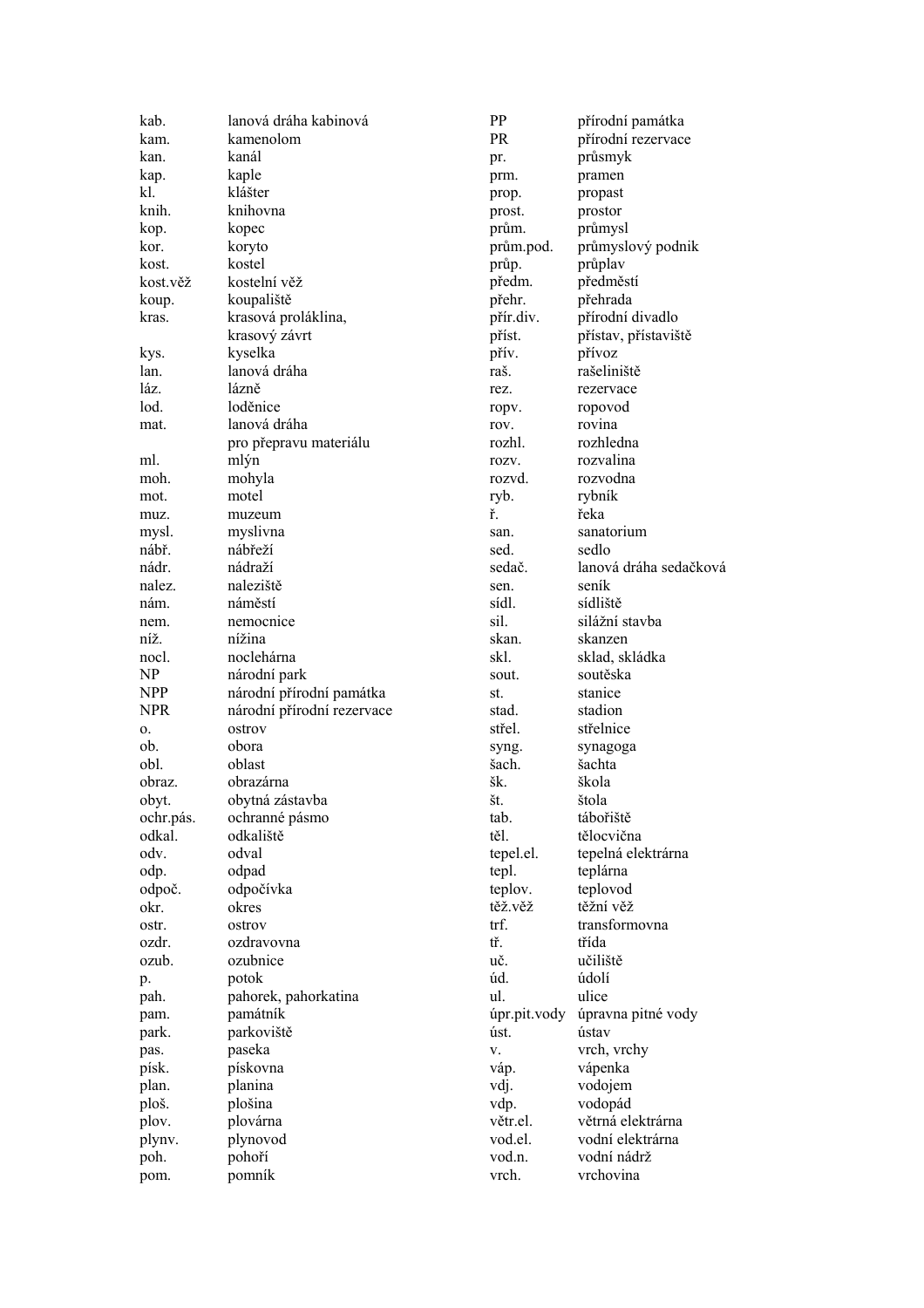| vřes.     | vřesoviště          | záv.             | závodiště                 |
|-----------|---------------------|------------------|---------------------------|
| vysíl.    | vysílač             | zeměd.pod.       | zemědělský podnik         |
| výst.     | výstaviště          | Z <sub>0</sub> 0 | zoologická zahrada        |
| výšk.silo | výškové silo        | zot.             | zotavovna                 |
| Z.        | železniční zastávka | zříc.            | zřícenina                 |
| zahr.     | zahrada             | zříd.            | zřídlo                    |
| zám.      | zámek               | <b>ZSJ</b>       | základní sídelní jednotka |
| zásob.    | zásobník            | zvon.            | zvonice                   |
| zast.     | železniční zastávka | žst.             | železniční stanice        |

## **Abbreviations of Czech Adjectives and Prepositions on Maps**

| arch.   | archeologický, -á, -é | p.      | pod                   |
|---------|-----------------------|---------|-----------------------|
| astr.   | astronomický, -á, -é  | pol.    | polní                 |
| aut.    | autobusový, -á, -é    | potr.   | potravinářský, -á, -é |
| biol.   | biologický, -á, -é    | prám.   | prámový, -á, -é       |
| chem.   | chemický, -á, -é      | prostř. | prostřední            |
| chrán.  | chráněný, -á, -é      | před.   | přední                |
| civ.    | civilní               | přír.   | přírodní              |
| čer.    | černý, $-4$ , $-6$    | rekr.   | rekreační             |
| červ.   | červený, -á, -é       | sev.    | severní               |
| čes.    | český, -á, -é         | skal.   | skalní                |
| dl.     | dlouhý, $-4$ , $-6$   | slez.   | slezský, -á, -é       |
| dol.    | dolní                 | soc.    | sociální              |
| dřev.   | dřevěný, -á, -é       | sol.    | solný, -á, -é         |
| evang.  | evangelický, -á, -é   | sport.  | sportovní             |
| geol.   | geologický, -á, -é    | st.     | starý, $-4$ , $-6$    |
| hl.     | hlavní                | stát.   | státní                |
| hlb.    | hluboký, -á, -é       | staveb. | stavební              |
| hor.    | horní                 | stroj.  | strojírenský, -á, -é  |
| hranič. | hraniční              | stř.    | střední               |
| již.    | jižní                 | SV.     | svatý, $-4$ , $-6$    |
| kam.    | kamenný, -á, -é       | text.   | textilní              |
| král.   | královský, -á, -é     | tur.    | turistický, -á, -é    |
| léč.    | léčebný, -á, -é       | úd.     | údolní                |
| leh.    | lehký, -á, -é         | usaz.   | usazovací             |
| let.    | letní                 | vel.    | velký, -á, -é         |
| lov.    | lovecký, -á, -é       | voj.    | vojenský, -á, -é      |
| m.      | malý, -á, -é          | vých.   | východní              |
| mor.    | moravský, -á, -é      | vys.    | vysoký, -á, -é        |
| n.      | nad                   | vyš.    | vyšší                 |
| n.      | nový, $-4$ , $-6$     | výzk.   | výzkumný, -á, -é      |
| nákl.   | nákladový, -á, -é     | zad.    | zadní                 |
| níz.    | nízký, -á, -é         | záp.    | západní               |
| odkal.  | odkalovací            | zel.    | zelený, -á, -é        |
| OS.     | osobní                | zim.    | zimní                 |
| OV.     | ovocný, -á, -é        | žid.    | židovský, -á, -é      |

## Administrative Division of the Czech Republic by Regions and Districts

In compliance with the State administration the territory of the Czech Republic has been divided into 14 regions (*"kraj*" in Czech, the capital Prague is one of them) and 76 districts ("okres" in Czech). Most regions have been named after towns where regional offices have been established (*Plzeňský kraj, Karlovarský kraj, Ústecký kraj, Liberecký kraj, Královéhradecký kraj, Pardubický kraj, Olomoucký*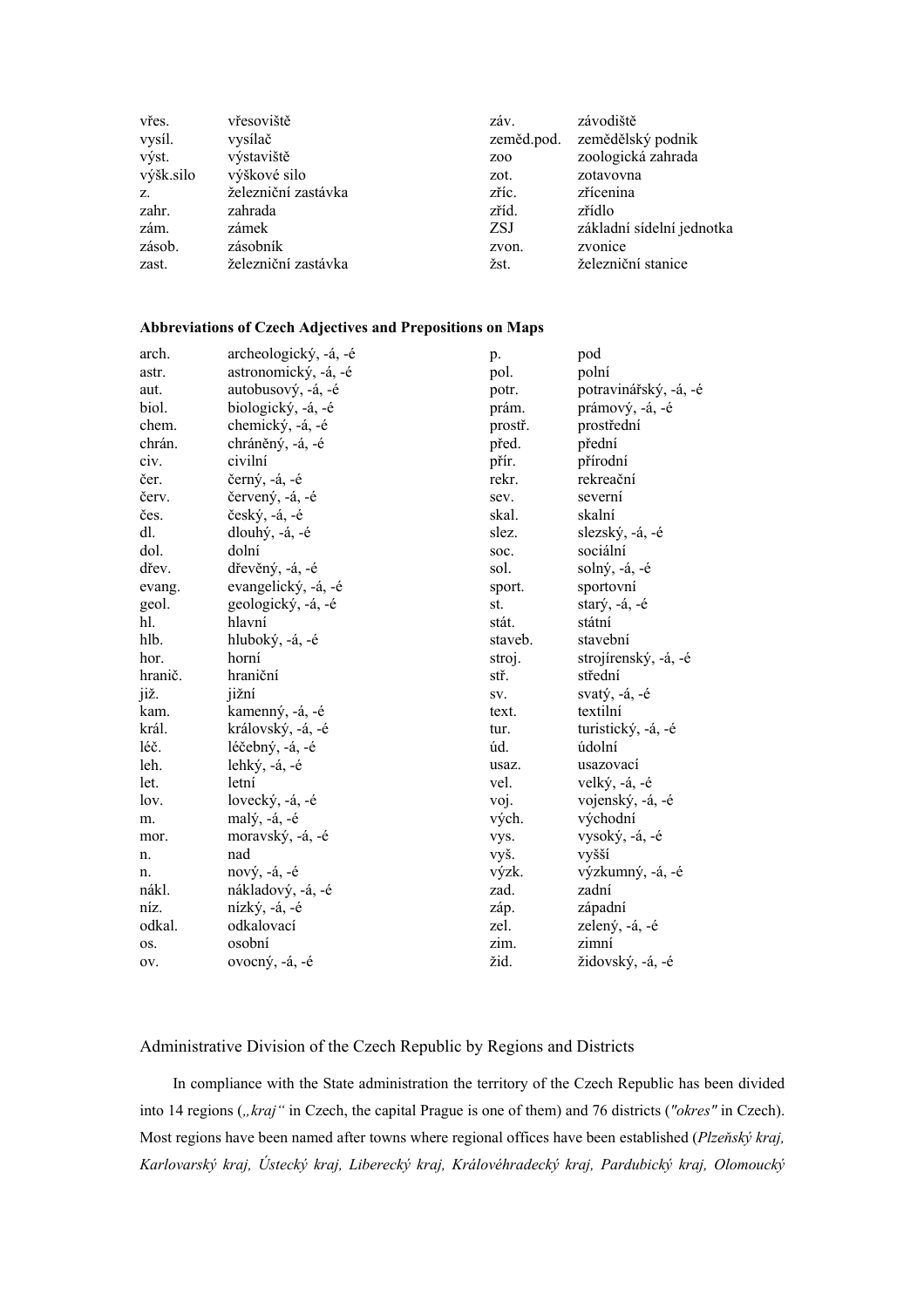*kraj, Zlínský kraj*). Nevertheless five regions have derived their names from the geographical location (*Středočeský kraj, Jihočeský kraj, Jihomoravský kraj, Moravskoslezský kraj, Vysočina)*. The offices of these regions have been established in Prague, České Budějovice, Brno, Ostrava and Jihlava. The districts have been named mostly after towns where district offices had been in the past established. The offices of the districts *Brno-město* (Brno-Town) and *Brno-venkov* (Brno-Country) had been established in Brno; the office of the district *Ostrava-město* (Ostrava-Town) had been established in Ostrava; the offices of the districts *Plzeň-jih* (Plzeň-South), *Plzeň-město* (Plzeň-Town) and *Plzeň-sever*  (Plzeň-North) had been established in Plzeň; the offices of the districts *Praha-východ* (Prague-East) and *Praha-západ* (Prague-West) had been established in Prague. District offices were abolished in 2003; since that the competence has passed from them to other state, regional or municipal authorities.

The districts in the Czech Republic (the alphabetical codes printed after the district names refer to the numbers entered into the attached map):

 Benešov BN Beroun BE Blansko BK Brno-město BM Brno-venkov BI Bruntál BR Břeclav BV Cheb CH Chomutov CV Chrudim CR Česká Lípa CL České Budějovice CB Český Krumlov CK Děčín DC Domažlice DO Frýdek-Místek FM Havlíčkův Brod HB Hodonín HO Hradec Králové HK Jablonec nad Nisou JN Jeseník JE Jičín JC Jihlava JI Jindřichův Hradec JH Karlovy Vary KV Karviná KI Kladno KL Klatovy KT Kolín KO Kroměříž KM Kutná Hora KH Liberec LB Litoměřice LT Louny LN Mělník ME Mladá Boleslav MB Most MO Náchod NA

 Nový Jičín NJ Nymburk NB Olomouc OC Opava OP Ostrava-město OV Pardubice PU Pelhřimov PE Písek PI Plzeň-jih PJ Plzeň-město PM Plzeň-sever PS Praha-východ PY Praha-západ PZ Prachatice PT Prostějov PV Přerov PR Příbram PB Rakovník RA Rokycany RO Rychnov nad Kněžnou RK Semily SM Sokolov SO Strakonice ST Svitavy SY Šumperk SU Tábor TA Tachov TC Teplice TP Trutnov TU Třebíč TR Uherské Hradiště UH Ústí nad Labem UL Ústí nad Orlicí UO Vsetín VS Vyškov VY Zlín ZL Znojmo ZN Žďár nad Sázavou ZR